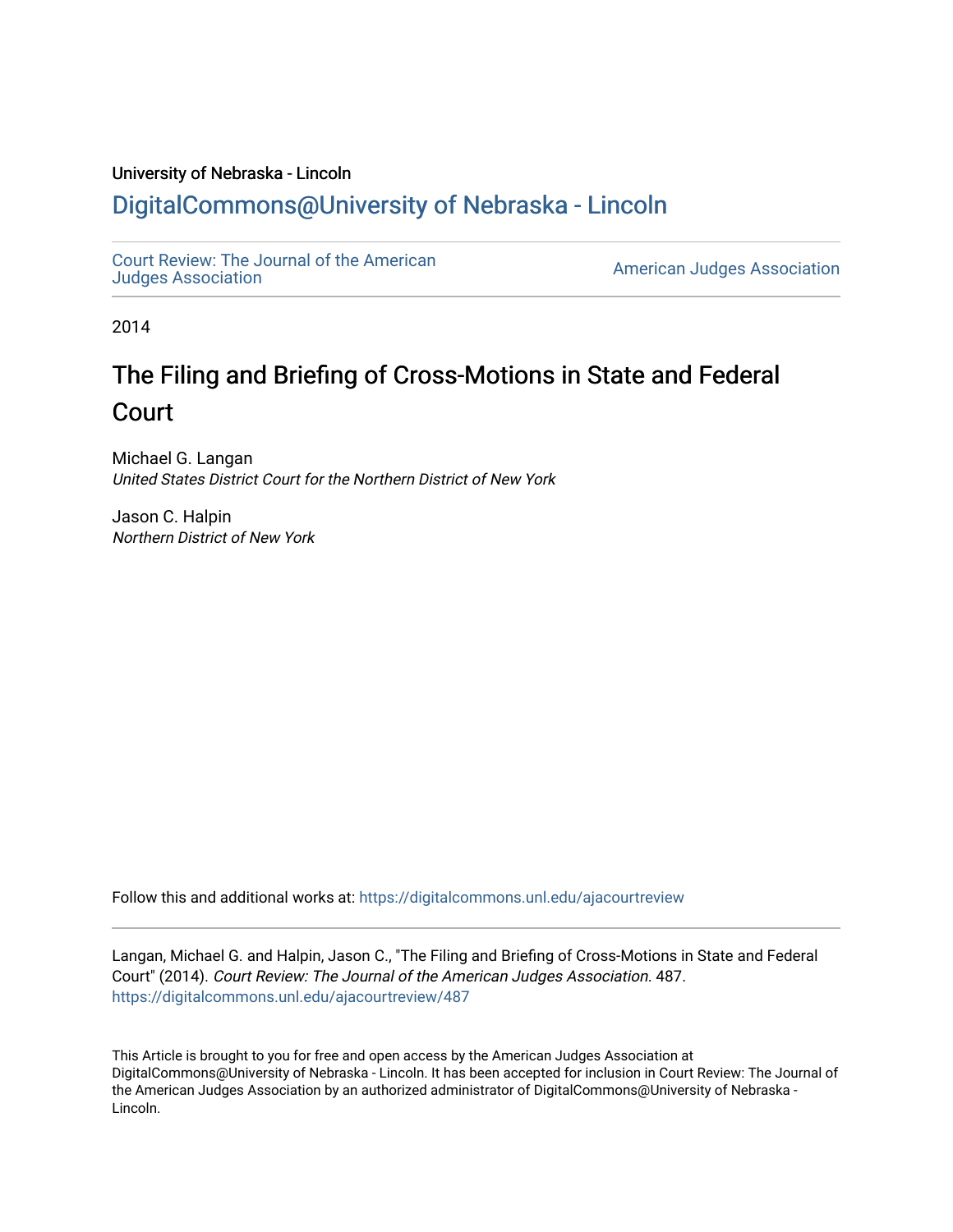# **The Filing and Briefing of Cross-Motions in State and Federal Court**

#### **Michael G. Langan & Jason C. Halpin**

**M**isunderstandings regarding the definition of a cross-<br>motion often lead to problems during the filing and<br>briefing of cross-motions in state and federal courts.<br>This article focuses on defining and illustrating the elem motion often lead to problems during the filing and briefing of cross-motions in state and federal courts. This article focuses on defining and illustrating the elements of a proper cross-motion, identifying and illustrating common problems caused by the filing and briefing of improper crossmotions, and offering solutions to those problems.

As most commonly understood by judges and practitioners, a cross-motion in state or federal court possesses three elements: (1) it is filed against the originally moving party; (2) it is filed by a party against whom the original motion was filed; and (3) it requests an order similar to that requested by the originally moving party against the cross-moving party. Common problems posed by the filing and briefing of improper cross-motions in state and federal court include (1) a violation of the action's motion-filing deadline, (2) a violation of the court's proscription against the filing of replies on cross-motions, (3) a violation of

#### **Footnotes**

1. **State Cases:** Luciano v. WMC Mortg. Corp., No. 1 CA-CV 08- 0566, 2010 WL 1491952, at \*7-8 (Ariz. Ct. App. Apr. 13, 2010) (referring to motion as both a "counter motion" and a "cross motion"); *accord*, Brumgard v. Rios, No. 2 CA-CV 2010-0007, 2010 WL 3489159, at \*1 & n.3 (Ariz. Ct. App. Sept. 7, 2010); Leatherby Ins. Co. v. City of Tustin, 143 Cal. Rptr. 153, 156 (Cal. App. 1977); Kootenai Elec. Co-op., Inc. v. Lamar Corp., 219 P.3d 440, 443 (Idaho 2009); Robinson v. Builders Supply & Lumber Co., 586 N.E.2d 316, 319 (Ill. App. Ct. 1991); Lemen v. 21st Century Nat'l Ins. Co*.*, 286 P.3d 240, at \*8 (Kan. Ct. App. 2012); Univ. of Cumberlands v. Pennybacker, 308 S.W.3d 668, 672 (Ky. 2010); Sci. Drilling Intern., Inc. v. Meche, 29 So.3d 1283, 1284-85 (La. Ct. App. 2010); Salamon v. Progressive Classic Ins. Co., 841 A.2d 858, 861 (Md. 2004); Dep't of Natural Res. v. Leukuma, No. 287802, 2009 WL 5194517, at \*1 (Mich. Ct. App. Dec. 17, 2009); Carlton v. Walters, 294 S.W.3d 513, 515-16 (Mo. Ct. App. 2009); Harris v. Vasquez, 288 P.3d 924, 925 (N.M. Ct. App. 2012); Lawrence Twp., Stark Cnty., Ohio, Bd. of Twp. Tr. v. Canal Fulton, No. 2007 CA 00010, 2007 WL 3408448, at \*1 (Ohio Ct. App. Nov. 5, 2007); Am. Condo. Ass'n, Inc. v. IDC, Inc., 844 A.2d 117, 125-26 (R.I. 2004); Robertson v. George, No. M2000-02661-COA-R3-CV, 2001 WL 1173270, at \*2 (Tenn. Ct. App. Oct. 5, 2001); Salt Lake Cnty. Comm'n v. Salt Lake Co. Atty., 985 P.2d 899, 901 & n.1 (Utah 1999).

**State Court Rules and Standing Orders:** Eighth Judicial Dist. Ct. of the State of Nev., Rule 2.20(f) ("An opposition to a motion which contains a motion related to the same subject matter will be considered as a counter-motion."); *cf.* Utah Rules of Civ. Proc., Family Law Rule 101(g) ("Opposing a motion is not sufficient to grant relief to the responding party. An application for an order may be raised by counter motion."); Local Rules of the Super. Ct. the court's proscription against the filing of sur-replies on dispositive motions, and (4) a violation of the court's page limitation on memoranda of law. Possible solutions to those common problems include (1) filing a motion before the opposing party files its motion, (2) requesting leave to depart from the action's scheduling order or the court's local rules, (3) moving to strike the improper cross-motion, and (4) in the context of pleading amendments, filing a timely amended complaint rather than a cross-motion for leave to file an amended complaint in response to a motion to dismiss for failure to state a claim.

#### **I. DEFINITION OF A CROSS-MOTION A. TERM AS COMPARED TO "COUNTER-MOTION"**

Sometimes, a motion is referred to as both a "cross-motion" and a "counter-motion."1 In such cases, either the terms are used interchangeably or the term "counter-motion" refers to a particular type of "cross-motion": specifically, that type of

for Pierce Cnty., Wash., Rule  $7(b)(1)(D)(ii)$  ("In the event there is an existing motion and the responding party wishes to file a counter motion to be heard the same date they may do so without leave of the court by electronically filing and scheduling in accordance with PCLR 7(b)(1)(D) a Note for Commissioner's Calendar, as long as the counter motion and all supporting pleadings are filed and served at least fourteen (14) calendar days before the hearing.").

**Federal Cases:** Brockert v. Skornicka, 711 F.2d 1376, 1382 (7th Cir. 1983) (referring to motion both as a "counter motion" and a "cross motion"); *accord*, White v. Cinemark USA, Inc., 04-CV-0397, 2005 WL 1865495, at \*1 (E.D. Cal. Aug. 3, 2005); Parra v. Life Ins. Co. of N. Am., 258 F. Supp. 2d 1058, 1063 & n.3 (N.D. Cal. 2003); Advanced Semiconductor Materials Am., Inc. v. Applied Materials, Inc., 93-CV-20853, 1994 WL 715634, at \*1 (N.D. Cal. Dec. 16, 1994); Roberts v. Heim, 130 F.R.D. 430, 433 (N.D. Cal. 1990); George v. United States, 94-CV-2769, 1996 WL 437532, at \*1 (D. Colo. June 14, 1996); United States v. Charboneau, 04-CV-0442, 2005 WL 2346947, at \*5 (M.D. Fla. Sept. 26, 2005); Ill. Tool Works, Inc. v. Metro Mark Prods., Ltd., 43 F. Supp. 2d 951, 953 & n.1 (N.D. Ill. 1999); Maneikis v. St. Paul Ins. Co. of Ill., 79-CV-3731, 1980 WL 343874, at \*1 (N.D. Ill. May 23, 1980); AAR, Inc. v. Century Inv. Group, LLC, 08-CV-0007, 2010 WL 497747, at \*1 (E.D. La. Feb. 5, 2010); Wells v. Home Depot USA, Inc., 11-CV-12884, 2012 WL 995206, at \*1 & n.1 (E.D. Mich. Mar. 13, 2012); Barrett v. Detroit Heading, LLC, 05-CV-72341, 2006 WL 1662553, at \*6 (E.D. Mich. June 8, 2006); St. Louis Trimming, Inc. v. Am. Credit Indem. Co., 924 F. Supp. 99, 100 (E.D. Mo. 1996); Interface Group–Nev., Inc. v. Men's Apparel Guild in Cal. Inc., 04- CV-0351, 2007 WL 923952, at \*2 (D. Nev. Mar. 23, 2007); Dehne v. Avanino, 219 F. Supp. 2d 1096, 1100 (D. Nev. 2001); Moultrie v.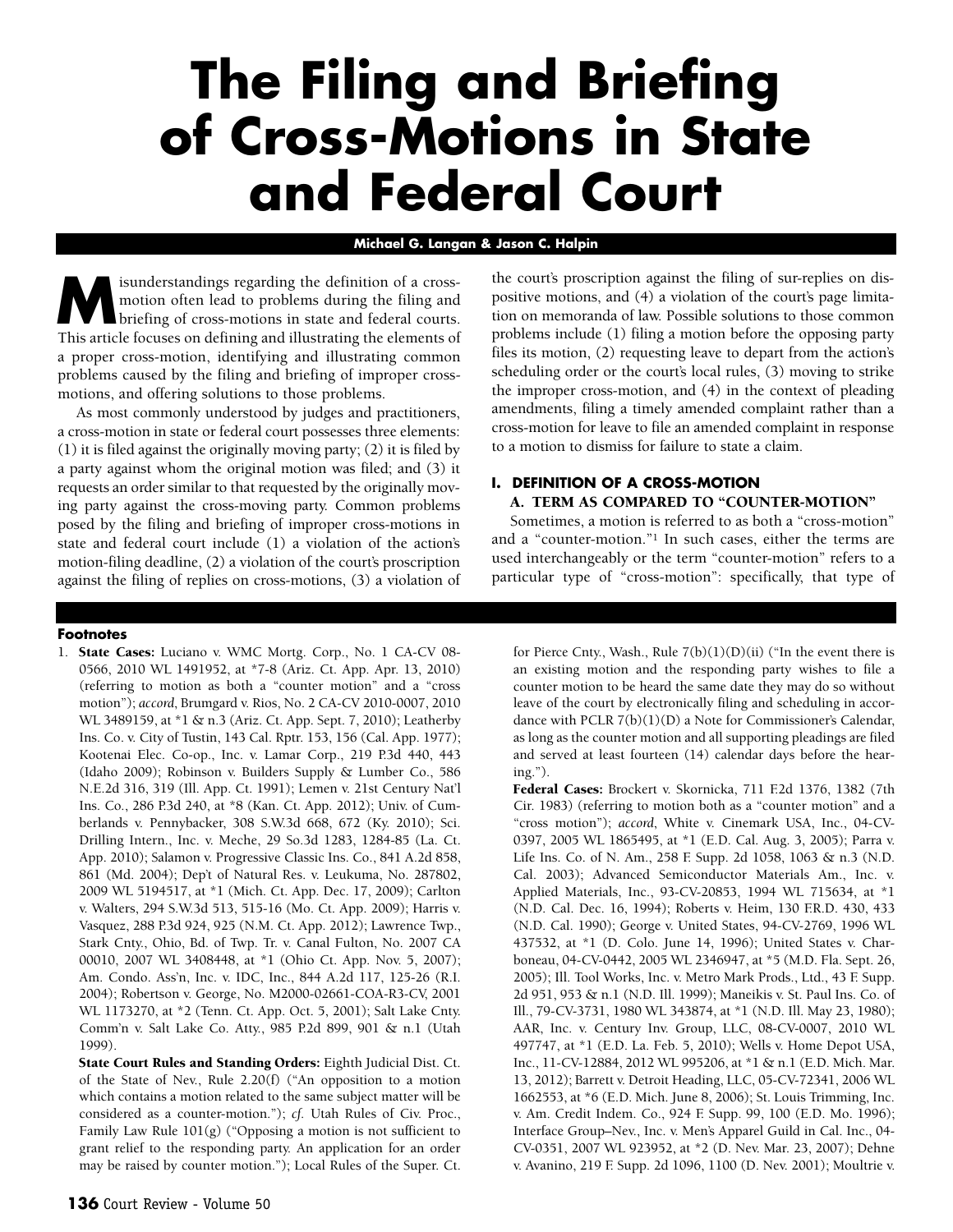cross-motion filed responsively as opposed to originally. For example, when a party files a motion and another party files a "counter-motion," some courts treat that counter-motion as rendering the original motion and counter-motion together as "cross-motions."2

Other times, however, a nominal distinction is recognized between a "cross-motion" and a "counter-motion."3 Still other times, a material distinction is recognized between the two terms. For example, sometimes a "counter-motion" refers to a motion filed subsequent, and in opposition, to an initial

S. Carolina Election Com'n, 06-CV-3073, 2007 WL 445383, at \*1 (D.S.C. Feb. 6, 2007); United States v. Hill, 533 F. Supp. 810, 813 (D. Tenn. 1982).

**Federal Court Rules and Standing Orders:** E.D. Cal. Civ. L.R. 230(e) ("Any counter-motion or other motion that a party may desire to make that is related to the general subject matter of the original motion shall be served and filed in the manner and on the date prescribed for the filing of opposition."); N.D. Cal. Civil L.R. 16-5 ("Defendant must serve and file any opposition or countermotion within 28 days of service of plaintiff's motion."); U.S. Bankr. Ct. Rules N.D.Cal., B.L.R. 7007-1(d) ("Together with an opposition, a party responding to a motion may file a countermotion related to the subject matter of the original motion."); E.D. Mich. L.R. Appendix ECF,  $R5(e)$  ("[A] response or reply to a motion must not be combined with a counter-motion. Papers filed in violation of this rule will be stricken."); N.D. Miss. L.R.  $7(b)(3)(C)$  ("A response to a motion may not include a countermotion in the same document. Any motion must be an item docketed separately from a response.").

2. **State Cases:** Leatherby Ins. Co. v. City of Tustin, 143 Cal. Rptr. 153, 156 (Cal. Ct. App. 1977); Kootenai Elec. Co-op., Inc. v. Lamar Corp., 219 P.3d 440, 443 (Idaho 2009); Robinson v. Builders Supply & Lumber Co., 586 N.E.2d 316, 319 (Ill. App. Ct. 1991); Lemen v. 21st Century Nat'l Ins. Co*.*, 286 P.3d 240, at \*8 (Kan. Ct. App. 2012); Salamon v. Progressive Classic Ins. Co., 841 A.2d 858, 861 (Md. 2004); Dep't of Natural Res. v. Leukuma, No. 287802, 2009 WL 5194517, at \*1 (Mich. Ct. App. Dec. 17, 2009); Carlton v. Walters, 294 S.W.3d 513, 515-16 (Mo. Ct. App. 2009); Harris v. Vasquez, 288 P.3d 924, 925 (N.M. Ct. App. 2012); Am. Condo. Ass'n, Inc. v. IDC, Inc., 844 A.2d 117, 125-26 (R.I. 2004); Robertson v. George, No. M2000-02661-COA-R3-CV, 2001 WL 1173270, at \*2 (Tenn. Ct. App. Oct. 5, 2001); Salt Lake County Com'n v. Salt Lake Co. Atty., 985 P.2d 899, 901 & n.1 (Utah 1999).

**Federal Cases:** Brockert v. Skornicka, 711 F.2d 1376, 1382 (7th Cir. 1983); White v. Cinemark USA, Inc., 04-CV-0397, 2005 WL 1865495, at \*1 (E.D. Cal. Aug. 3, 2005); Roberts v. Heim, 130 F.R.D. 430, 433 (N.D. Cal. 1990); George v. United States, 94-CV-2769, 1996 WL 437532, at \*1 (D. Colo. June 14, 1996); Maneikis v. St. Paul Ins. Co. of Ill., 79-CV-3731, 1980 WL 343874, at \*1 (N.D. Ill. May 23, 1980); AAR, Inc. v. Century Inv. Group, LLC, 08-CV-0007, 2010 WL 497747, at \*1 (E.D. La. Feb. 5, 2010); Wells v. Home Depot USA, Inc., 11-CV-12884, 2012 WL 995206, at \*1 & n.1 (E.D. Mich. Mar. 13, 2012); St. Louis Trimming, Inc. v. Am. Credit Indem. Co., 924 F. Supp. 99, 100 (E.D. Mo. 1996); Moultrie v. S. Carolina Election Com'n, 06-CV-3073, 2007 WL 445383, at \*1 (D.S.C. Feb. 6, 2007); United States v. Hill, 533 F. Supp. 810, 813 (D. Tenn. 1982).

3. **State Cases:** Bohac v. Akbani, 29 S.W.3d 407, 414, n.6 (Mo. Ct. App. 2000) ("The parties refer to Father's [motion] as a 'crossmotion' to modify, although it should be denominated a 'countermotion' to modify."); Vives v. Verzino, 213 P.3d 823, 825 (N.M. Ct. motion but based on different grounds as those of the initial motion.4 Other times, a "counter-motion" refers to a motion related to the subject matter of the original motion, while a "cross-motion" refers to an independent motion unrelated to the subject matter of the original motion.5 Yet other times, a "counter-motion" refers to a motion filed against a moving party seeking relief *dissimilar* to that sought in the original motion (as opposed to a "cross-motion," which refers to a motion filed against a moving party seeking relief that is *similar* to that sought in the original motion).6

App. 2009) ("The parties refer to Respondents' counter-motion for summary judgment as a cross-motion, a fact this Court does not change for consistency."); Tex. v. Rhodes, No. 04-96-00040-CV, 1997 WL 81257, at \*1, n.7 (Tex. App. Feb. 26, 1997) ("Appellant has denominated its motion a cross-motion rather than a counter motion. We will do the same.").

**Federal Cases:** Copas v. E. Bay Mun. Util. Dist., 61 F. Supp. 2d 1017, 1041, n.9 (N.D. Cal. 1999) ("The court does not consider a 'counter-motion' filed two weeks after the dispositive motions filing deadline to be a cross-motion."); Tyler v. Butler, 06-CV-0861, 2009 WL 2447918, at \*6, n.10 (E.D. Cal. July 29, 2009) ("Buried within this exhibit is a putative cross-motion for summary judgment, which plaintiff calls a 'counter-motion' . . . ."); Stringham v. Lee, 04-CV-1530 2008 WL 2880406, at \*1 (E.D. Cal. July 22, 2008) ("Pending before the court are . . . plaintiff's cross-motion for summary judgment (denominated by plaintiff a 'counter motion') . . . ."); *Cook v. Cashler*, 11-CV-0637, 2013 WL 1213678, at \*2 (W.D. Mich. Mar. 5, 2013) ("Plaintiff refers to his cross-motions for summary judgment as 'counter motions' for summary judgment."); Cannon v. City of Phila., 86 F. Supp. 2d 460, 462, n.1 (E.D. Pa. 2000) ("Plaintiff refers to her motion as a countermotion. I will interpret plaintiff's motion as a cross-motion for summary judgment."); *cf.* PAETEC Commc'ns, Inc. v. Comm-Partners, LLC, 08-CV-0397, 2010 WL 1767193, at \*1 (D.D.C. Feb. 18, 2010) (calling defendant's motion a "cross motion" even though defendant labeled it a "counter-motion," which term the court placed in quotation marks).

4. **State Case:** Zaloudek Grain Co. v. CompSource Okla., No. 110,662, 2012 WL 4077382, at \*1 (Okla. Sept. 18, 2012) (describing how plaintiff filed a "motion" for summary judgment on a certain ground, then defendant filed a "cross motion" for summary judgment with regard to the same ground, and then plaintiff filed a "counter motion" for summary judgment on a different ground). **Federal Case:** Forkwar v. Empire Fire and Marine Ins. Co., 487 F. App'x 775, 777 (4th Cir. June 27, 2012) ("The district court denied Forkwar's motion for summary judgment, granted Empire's crossmotion for summary judgment, and denied Forkwar's counter motion for summary judgment.").

5. **Federal Case:** Kowalski v. Mommy Gina Tuna Resources, 05-CV-00679, 2008 WL 4216267, at \*1 (D. Haw. Sept. 15, 2008) (drawing distinction between a counter-motion and a cross-motion, noting that the former refers to a motion raising the same subject matter as an original motion, and the latter refers to an "independent" motion unrelated to the subject matter of the original motion).

**Federal Rule:** D. Haw. L.R. 7.9 ("Counter Motions. . . . Any motion raising the same subject matter as an original motion may be filed by the responding party together with the party's opposition . . . .").

6. **State Cases:** Berger v. Pubco Corp., 976 A.2d 132, 135 (Del. 2009) (describing how defendants filed a "motion to dismiss," plaintiff filed a "counter-motion for summary judgment," and defendants filed a "cross-motion for summary judgment"); Dillon v. Typaldos,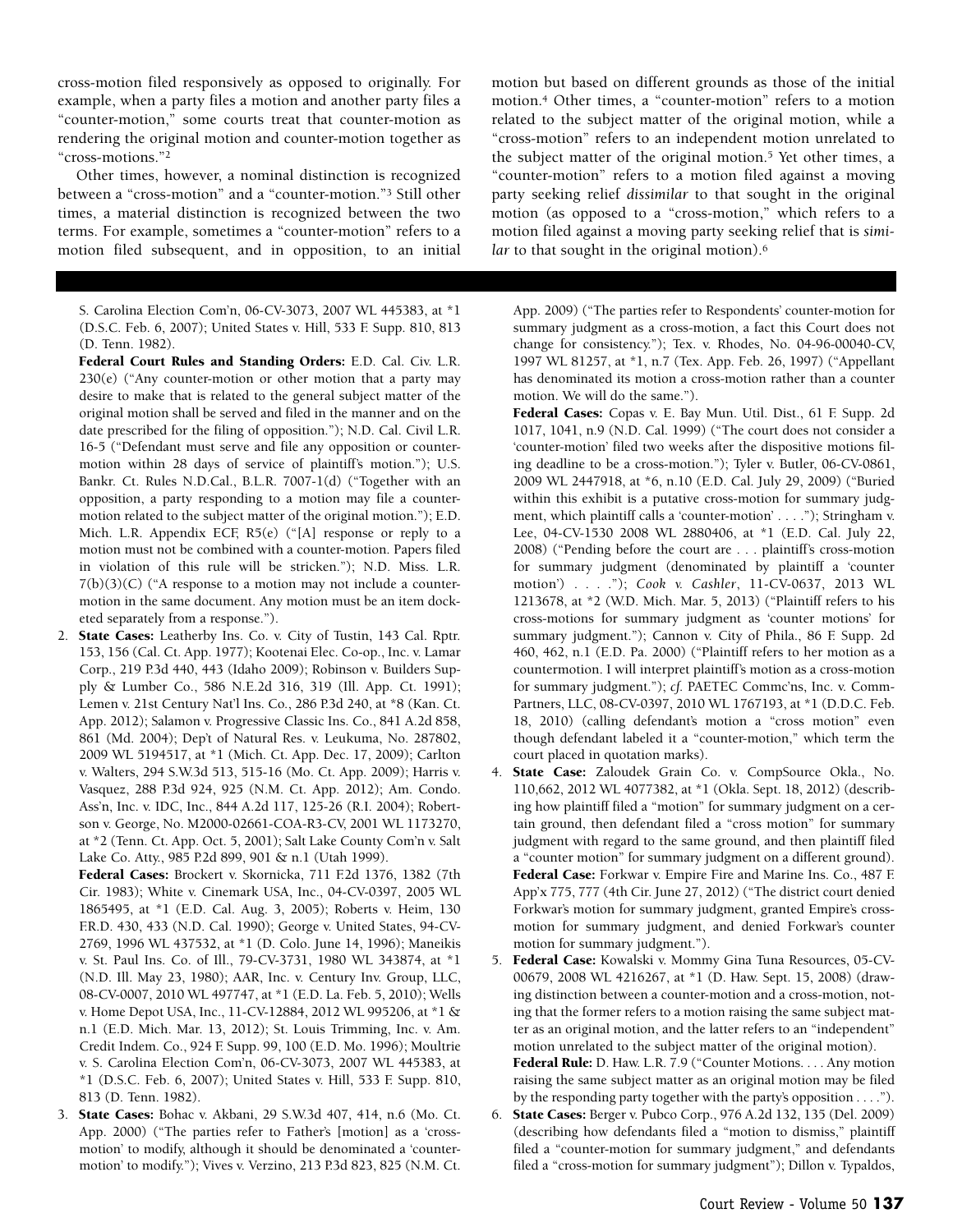Because of the different definitions of the term "countermotion," the practice of vacillating between "cross-motion" and "counter-motion" to refer to the same motion in the same brief or decision, without explanation, is not recommended. Moreover, because the term "cross-motion" appears to be common and have a generally accepted meaning, while the term "counter-motion" is relatively rare and used in different ways, this article will focus on the term "cross-motion," as well as the most common meaning of that term.

2006 WL 1381625, at \*1, 6, 13 (N.J. Super. Ct. Ch. Div., May 19, 2006) (describing how plaintiff filed a "motion" to reinstate the complaint, defendants filed a "cross-motion to dismiss" the complaint, and plaintiff filed a "counter motion" to add defendants). **Federal Cases:** Wang Labs., Inc. v. Ma Labs., Inc., 95-CV-2274, 1995 WL 729298, at \*1 (N.D. Cal. Dec. 1, 1995) ("Ma . . . and Wang . . . bring cross motions for summary judgment based on the provisions of a license agreement executed between the parties. Ma also brings a counter motion for summary judgment arguing that certain accused devices fall outside of the licensing agreement."); Kingdom 5-KR-41, Ltd. v. Star Cruises PLC, 01-CV-2946, 2005 WL 110434, at \*1, 3 (S.D.N.Y. Jan. 20, 2005) (referring to NCL's motion to revive a claim under Fed. R. Civ. P. 60[b], filed in response to motion to alter or amend judgment under Fed. R. Civ. P. 59 [e] or 60, as a "countermotion," and referring to NCL's motion for summary judgment on that claim, filed in response to motion for summary judgment on that claim, as a "cross-motion"); Healthpoint, Ltd. v. Ethex Corp., 273 F. Supp. 2d 817, 826 (W.D. Tex. 2001) ("Beginning March 22, 2001 . . . , the Court held a consolidated evidentiary hearing on Ethex's motion for preliminary injunction and Healthpoint's cross motion for preliminary injunction. . . . In addition, this report also addresses Ethex's related motion to dismiss or to stay and Healthpoint's counter-motion to partially dismiss . . . ."); *cf.* Hawkins v. Sup. Ct. of NJ, 04-CV-1317, 2005 WL 2133588, at \*10, n.11 (D.N.J. Aug. 31, 2005) (noting that "Plaintiff's brief filed in response to the motion to dismiss is entitled a 'Brief in Opposition to Defendants' Motion to Dismiss the Complaint and in Support of Plaintiff's Countermotion to Disqualify the Attorney General's Office From Representing Itself and Codefendants Herein and In Support of Plaintiff's Cross Motion for Summary Judgment'").

7. **Law Dictionaries and Encyclopedias:** BLACK'S LAW DICTIONARY 1106 (9th ed. 2009) (defining a "cross-motion" as "a competing request for relief or order similar to that requested by another party against the cross-moving party . . . . "); MERRIAM-WEBSTER'S DIC-TIONARY OF LAW 116 (1996) (defining a "cross-motion" as "[a] motion that attempts to counter a similar motion filed by an opposing party . . . ."); MELLINKOFF'S DICTIONARY OF AM. LEGAL USAGE 143 (1992) (defining a "cross-motion" as an "opposing motion, usually requesting a result opposite to original motion"); THE WOLTERS KLUWER BOUVIER LAW DICTIONARY 714 (2011) (defining "cross-motion" as "[a] motion similar to a motion filed earlier by another party. A cross motion is a motion for some ruling or order filed by a party to an action that is similar in its request to another motion already pending. . . . Note: a cross-motion must seek the same order or similar relief or ruling as a prior motion, with the cross-motion seeking an order or rule to the benefit of the cross-movant, while the original movant sought the original order for its own benefit."); Lawyers.com Legal Dictionary, http://research.lawyers.com/glossary/cross-motion.html (defining a "cross-motion" as "a motion that attempts to counter a similar

#### **B. THREE ELEMENTS OF A "CROSS-MOTION"**

The definition of a "cross-motion" that is most commonly provided in law dictionaries, and the definition that is most commonly applied in state and federal courts, is a competing request for an order similar to that requested by another party against the cross-moving party. *See infra* notes 7-16. As a result, as the term is most widely understood, a "cross-motion" has three elements.

First, a cross-motion is a motion filed against the originally moving party.7 Second, a cross-motion is filed by a party

motion filed by an opposing party . . . . "); *cf.* 56 AM. JUR. 2D *Motions, Rules, and Orders* § 29 (2011) ("A cross-motion generally is an improper vehicle for seeking affirmative relief from a nonmoving party."), *accord*, 60 C.J.S. *Motions and Orders* § 33 (2012); 7A FED. PROC. LAWYERS ED. § 19:146 (2011) ("A cross-motion must be contained in the same document as the response to the original motion, and a response to the cross-motion must be contained in the same document as the reply . . . . ").

**State Cases:** Barrett v. Watkins, 860 N.Y.S.2d 246, 248 (N.Y. App. Div. 2008) ("A cross motion is an improper vehicle for seeking affirmative relief from a nonmoving party."); *accord*, Terio v. Spodek, 809 N.Y.S.2d 145, 149 (N.Y. App. Div. 2006); Mango v. Long Is. Jewish–Hillside Med. Ctr., 507 N.Y.S.2d 456, 458 (N.Y. App. Div. 1986); Barber v. Cornell Univ. Co-op., 37 Misc.3d 1217, 2012 WL 5392228, at \*2 (N.Y. Sup. Ct. Sept. 27, 2012); Sandler v. Sophie D. Ltd., 936 N.Y.S.2d 61, 2011 WL 3558224, at \*1 (N.Y. Sup. Ct. Aug. 11, 2011); Cardona-Torres v. City of N.Y., 2011 N.Y. Misc. LEXIS 6557, at \*10 (N.Y. Sup. Ct. Dec. 9, 2011) ("A crossmotion is merely a motion by any party against the party who made the original motion, made returnable at the same time as the original motion."); *accord*, Hisen v. 754 Fifth Ave. Assoc., L.P., 886 N.Y.S.2d 67, 2009 WL 1098985, at \*6, n.4 (N.Y. Sup. Ct. 2009); XO Communs., LLC v. Level 3 Communs., Inc., 948 A.2d 1111, 1117 (Del. Ch. 2007) (calling motion filed against moving party a "cross-motion"); *accord*, Shulas v. Estabrook, 385 N.J. Super. 91, 94 (N.J. Super. Ct. App. Div. 2006); Nelson v. Planet Ins. Co., 111 Nev. 1373, 1376 (Nev. 1995).

**State Court Rules and Standing Orders:** Eighth Judicial Dist. of Nev. Civ. Rule 2.20(f) ("An opposition to a motion which contains a motion related to the same subject matter will be considered as a counter-motion."); N.J. Rules of Court § 1:6-3(b) ("A crossmotion may be filed and served by the responding party together with that party's opposition to the motion  $\dots$ ."); N.Y. C.P.L.R. § 2215(b) ("[A] party may serve upon the moving party a notice of cross-motion demanding relief, with or without supporting papers . . . ."); Mass. Super. Ct. Rule 9A(b)(3) ("A cross-motion, accompanied by the other documents specified in Paragraph (a)(1) of this rule, shall be served on the moving party with the opposition to the original motion. A party opposing a cross-motion may serve a memorandum in opposition within (A) 10 days after service of a cross-motion other than a cross-motion for summary judgment, (B) 21 days after service of a cross-motion for summary judgment or (C) such additional time as is allowed by statute or order of the court.").

**Federal Cases:** Miller v. Elexco Land Servs., Inc., 09-CV-0038, 2011 WL 4499281, at \*1, n.2 (N.D.N.Y. Sept. 27, 2011) (applying definition from *Black's Law Dictionary*); *accord*, Horton v. Williams, 08-CV-0513, 2010 WL 3338920, at \*2 & n.2 (N.D.N.Y. Aug. 24, 2010); Lent v. Fashion Mall Partners, L.P., 243 F.R.D. 97, 100 (S.D.N.Y. 2007); New Hampshire Ins. Co. v. Diller, 678 F. Supp. 2d 288, 292, n.1 (D.N.J. 2009); Oxford v. Anthem Life Ins. Co., 11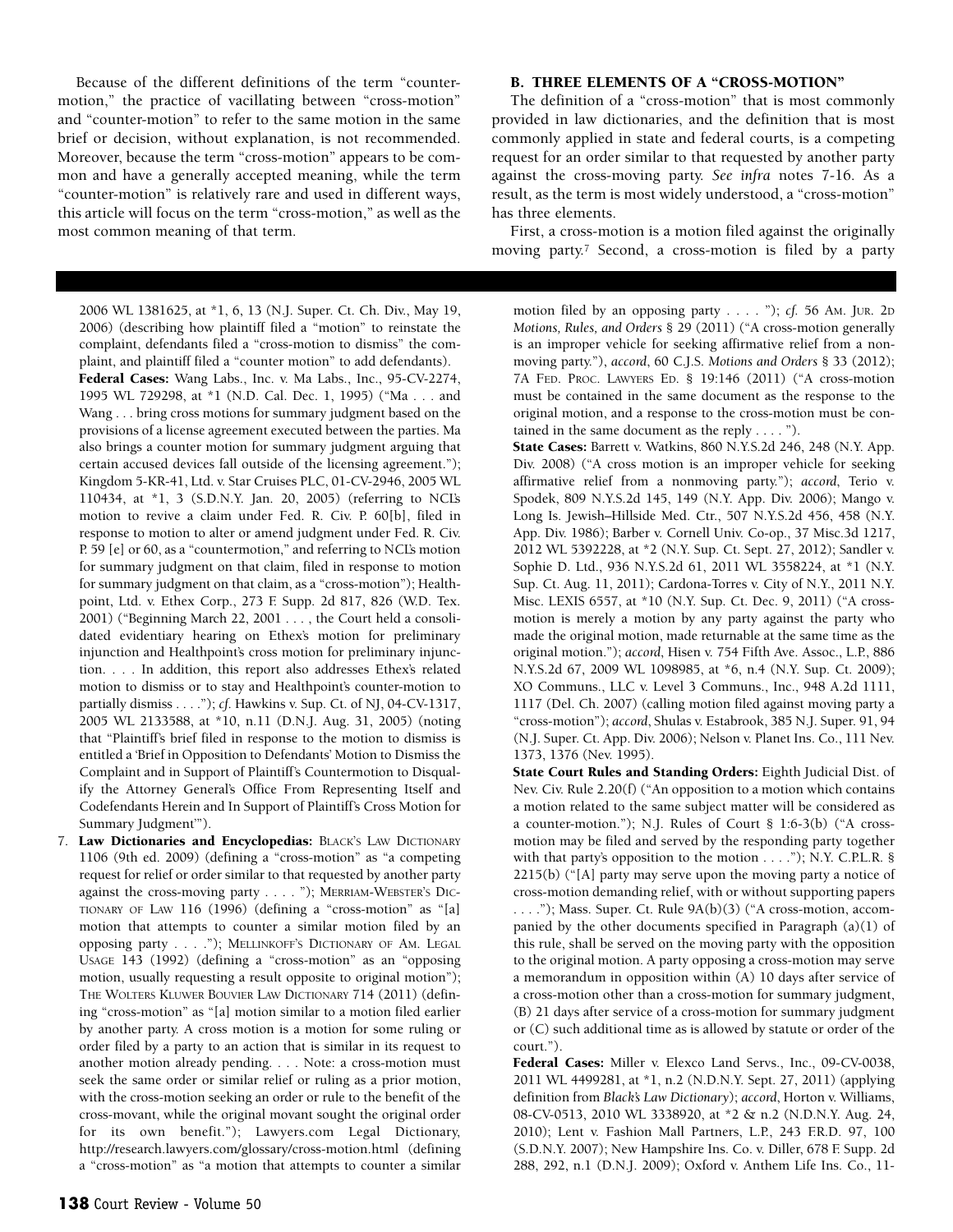against whom the original motion was filed.8

**Example 1:** Defendant moves for summary judgment against Plaintiff, then Plaintiff moves for summary judgment against Defendant. Plaintiff's motion is a "cross-motion."9

**Example 2:** Defendant 1 moves for summary judgment against Plaintiff, then Defendant 2 moves for

CV-0507, 2012 U.S. Dist. LEXIS 137050, at \*25 (S.D. Ind. Sept. 25, 2012); S. Md. Equine Veterinary Serv. v. Hartford Cas. Ins. Co., 10- CV-1850, 2011 U.S. Dist. LEXIS 60794, at \*1-2 (D. Md. June 3, 2011); Rodriguez v. Astrue, 09-CV-2668, 2010 U.S. Dist. LEXIS 7049, at \*2 (N.D. Cal. Jan. 28, 2010).

**Federal Court Rules and Standing Orders:** N.D.N.Y. L.R. 7.1(c) (defining a "cross-motion" as "a competing request for relief or order similar to that requested by another party against the crossmoving party"); D. Md. Rule  $105(2)(c)$  (defining, in summaryjudgment context, a "cross-motion" as a motion filed "[a]fter th[e] [original] motion has been filed" in "a two-party case"); W.D.N.Y. L.R. Civ. P.  $7(b)(2)(A)$  (noting, in summary-judgment context, that a "cross-motion" is against "the moving party"); *cf*. N.D. Cal., B.L.R. 7007-1(d) ("Together with an opposition, a party responding to a motion may file a counter-motion related to the subject matter of the original motion.").

8. **Law Dictionaries and Encyclopedias:** BLACK'S LAW DICTIONARY 1106 (9th ed. 2009) (defining a "cross-motion" as "a competing request for relief or order similar to that requested by another party against the cross-moving party . . . ."); *cf*. 7A FED. PROC. LAWYERS ED. § 19:146 (2011) ("A cross-motion must be contained in the same document as the response to the original motion, and a response to the cross-motion must be contained in the same document as the reply  $\ldots$  .").

**State Cases:** Van Horn v. Van Horn, 415 N.J. Super. 398, 409-10 (N.J. Super. Ct. App. Div. 2010) (explaining that a properly filed cross-motion must "relate[] to the subject matter of the original motion"); XO Communs., LLC v. Level 3 Communs., Inc., 948 A.2d 1111, 1117 (Del. Ch. 2007) (calling motion filed by responding party a "cross-motion"); *accord*, Shulas v. Estabrook, 385 N.J. Super. 91, 94 (N.J. Super. Ct. App. Div. 2006); Nelson v. Planet Ins. Co., 111 Nev. 1373, 1376 (Nev. 1995); Smaland Beach Ass'n v. Genova, 2006 Mass. Super. LEXIS 306, at \*9 (Mass. May 31, 2006) (noting that a party responding to an original motion may file a "cross-motion or opposition").

**State Court Rules and Standing Orders:** Eighth Judicial Dist. of Nev. Civ. Rule 2.20(f) ("An opposition to a motion which contains a motion related to the same subject matter will be considered as a counter-motion."); N.J. Rules of Court § 1:6-3(b) ("A cross-motion may be filed and served by the responding party together with that party's opposition to the motion and noticed for the same return date only if it relates to the subject matter of the original motion."); *cf*. Mont. D.R. Rule 4.41(G) ("Except in CSEA cases, a party served with a motion may file a counter-motion . . . ."); Wash. State Pierce Cnty. Super. Ct. PCLR  $7(b)(1)(D)(ii)$  ("In the event there is an existing motion and the responding party wishes to file a counter motion to be heard the same date they may do so without leave of the court . . . ."), *accord*, Wash. State Pierce Cnty. Super. Ct. PCLSPR 94.04(c)(2).

**Federal Cases:** Miller v. Elexco Land Servs., Inc., 2011 WL 4499281, at \*1, n.2 (N.D.N.Y. Sept. 27, 2011) (applying definition from *Black's Law Dictionary*); Horton v. Williams, 08-CV-0513, 2010 WL 3338920, at \*2 & n.2 (N.D.N.Y. Aug. 24, 2010) (applysummary judgment against Plaintiff. Defendant 2's motion is *not* a "cross-motion."10

Third, a cross-motion requests an order that is similar to, or competes with, the order requested by another party.11

**Example 1:** Plaintiff moves for summary judgment on its first claim (as well as its other claims), then Defendant moves for partial summary judgment on

ing definition from *Black's Law Dictionary*); Lent v. Fashion Mall Partners, L.P., 243 F.R.D. 97, 100 (S.D.N.Y. 2007) (applying definition from *Black's Law Dictionary*); New Hampshire Ins. Co. v. Diller, 678 F. Supp. 2d 288, 292, n.1 (D.N.J. 2009) (applying definition from *Black's Law Dictionary*); *see also* Willingam v. Cnty. of Albany, 593 F. Supp. 2d 446, 451 (N.D.N.Y. 2006).

- **Federal Court Rules and Standing Orders:** N.D. Cal., B.L.R. 7007-1(d) ("Together with an opposition, a party responding to a motion may file a counter-motion related to the subject matter of the original motion."); D. Md. Rule  $105(2)(c)$  (defining, in summary-judgment context, a "cross-motion" as a motion filed "[a]fter th[e] [original] motion has been filed" in "a two-party case," both "opposing the first party's motion and in support of its own crossmotion"); N.D.N.Y. L.R. 7.1(c) (defining a "cross-motion" as "a competing request for relief or order similar to that requested by another party against the cross-moving party"); D. Nev. L.R.  $7056(e)(1)$  ("A countermotion for summary judgment that relates to the same claim or partial claim may be filed against the movant(s) . . . . "); W.D.N.Y. L.R. Civ. P.  $7(b)(2)(A)$  (noting, in summary-judgment context, that a "cross-motion" is filed by "the party opposing the original motion").
- 9. *See* Elexco Land Servs., Inc., 2011 WL 4499281, at \*1 & n.2 (finding that, where plaintiff filed motions for partial summary judgment against two defendants on two trespass claims, two defendants' two motions for partial summary judgment on those two trespass claims were each "cross-motions").
- 10. *See* Horton, 2010 WL 3338920, at \*2 ("Defendant Keller's 'crossmotion' for summary judgment, which in no way opposes Defendant Williams's motion to dismiss for failure to state a claim, and requests dismissal of Plaintiff's Complaint on a different basis than does Defendant Williams's motion, is not a *cross-motion* for summary judgment but is instead a motion for summary judgment.") [emphasis in original]; *Lent*, 243 F.R.D. at 100 ("[A] party cannot file a 'cross motion' against a party that has not already moved against it."); Willingam v. Cnty. of Albany, 593 F. Supp. 2d 446, 451 (N.D.N.Y. 2006) (finding that, where plaintiff filed a motion for summary judgment against first two defendants, then the third defendant filed a motion for summary judgment against the plaintiff, the third defendant's motion was "improperly cast and filed as a cross-motion rather than as a regular motion"); *cf.* Diller, 678 F. Supp. 2d 288, 292 & n.1 (finding that, where plaintiff moved for summary judgment against defendant, third-party defendant's motion for summary judgment against defendant was not a "crossmotion").
- 11. **Law Dictionaries and Encyclopedias:** BLACK'S LAW DICTIONARY 1106 (9th ed. 2009) (defining a "cross-motion" as "a competing request for relief or order similar to that requested by another party against the cross-moving party . . . ."); MERRIAM-WEBSTER'S DICTIO-NARY OF LAW 116 (1996) (defining a "cross-motion" as "[a] motion that attempts to counter a similar motion filed by an opposing party . . . . "); MELLINKOFF'S DICTIONARY OF AM. LEGAL USAGE 143 (1992) (defining a "cross-motion" as an "opposing motion, usually requesting a result opposite to original motion"); THE WOLTERS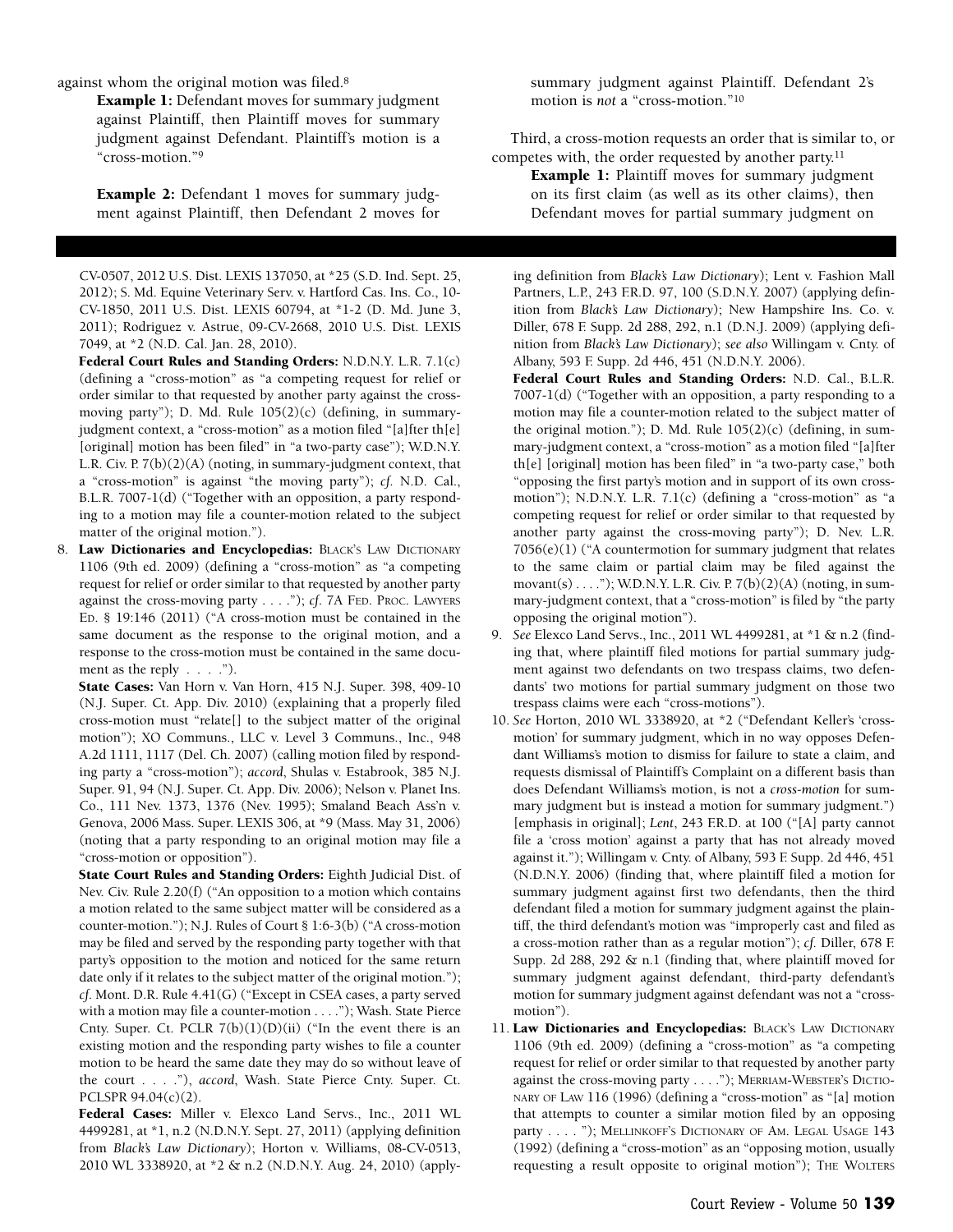Plaintiff's first claim. Defendant's motion is a "crossmotion."12

**Example 2:** Defendant moves for partial summary judgment on Claim 2 (which seeks X as relief), then

KLUWER BOUVIER LAW DICTIONARY 714 (2011) (defining "crossmotion" as "[a] motion similar to a motion filed earlier by another party. A cross motion is a motion for some ruling or order filed by a party to an action that is similar in its request to another motion already pending. . . . Note: a cross-motion must seek the same order or similar relief or ruling as a prior motion, with the crossmotion seeking an order or rule to the benefit of the cross-movant, while the original movant sought the original order for its own benefit."); Lawyers.com Legal Dictionary, [http://research.](http://research.lawyers.com/glossary/cross-motion.html) [lawyers.com/glossary/cross-motion.html](http://research.lawyers.com/glossary/cross-motion.html) (defining a "crossmotion" as "a motion that attempts to counter a similar motion filed by an opposing party . . . ."); WILLIAM C. BURTON, BURTON'S LEGAL THESAURUS 136 (3d ed. 1999) (defining "cross" as to "conflict with . . . contradict, contravene, controvert . . . oppose . . . [and] run counter to . . . ," and listing "cross-motions" under the words "Associated Concepts").

**State Cases:** Berger v. Pubco Corp., 76 A.2d 132, 135 (Del. 2009) (referring to a motion for summary judgment filed in response to a motion to dismiss as a "counter-motion" and a motion for summary judgment filed in response to a motion for summary judgment as a "cross-motion"); Columbus Steel Castings Co. v. Transp. & Transit Assocs., No. 06AP-1247, 2007 WL 4340558, at \*2 (Ohio Ct. App. Dec. 13, 2007) ("TTA made a competing request for relief by filing a cross-motion for summary judgment."); Dillon v. Typaldos, 2006 WL 1381625, at \*1, 6, 13 (N.J. Super. Ct. Ch. Div. May 19, 2006) (referring to a motion to dismiss a complaint filed in response to a motion to reinstate the complaint as a "cross-motion" and a subsequent motion to add defendants as a "counter motion").

**State Court Rules and Standing Orders:** Eighth Judicial Dist. of Nev. Civ. Rule 2.20(f) ("An opposition to a motion which contains a motion related to the same subject matter will be considered as a counter-motion."); N.J. Rules of Court § 1:6-3(b) ("A cross-motion may be filed and served by the responding party together with that party's opposition to the motion and noticed for the same return date only if it relates to the subject matter of the original motion."). **Federal Cases:** Miller v. Elexco Land Servs., Inc., 09-CV-0038, 2011 WL 4499281, at \*1, n.2 (N.D.N.Y. Sept. 27, 2011) (applying definition from *Black's Law Dictionary*); Horton v. Williams, 08-CV-0513, 2010 WL 3338920, at \*2 & n.2 (N.D.N.Y. Aug. 24, 2010) (applying definition from *Black's Law Dictionary*); Lent v. Fashion Mall Partners, L.P., 243 F.R.D. 97, 100 (S.D.N.Y. 2007) (applying definition from *Black's Law Dictionary*); New Hampshire Ins. Co. v. Diller, 678 F. Supp. 2d 288, 292, n.1 (D.N.J. 2009) (applying definition from *Black's Law Dictionary*); *see also* Birmingham v. Mizuno USA, Inc., 09-CV-0566, 2011 WL 1299356, at \*2 & n.1 (N.D.N.Y. Mar. 31, 2011); Ramos v. Bonilla, No. 03-2683, 2006 WL 4452844, at \*3 (Bankr. D.N.J. Apr. 12, 2006); FDIC v. Modular Homes, Inc., 859 F. Supp. 117, 125 & n.8 (D.N.J. 1994); Mulee v. United States, 648 F. Supp. 1181, 1182 & n.1 (N.D. Ill. 1986).

**Federal Court Rules and Standing Orders:** D. Haw. L.R. 7.9 ("Any motion raising the same subject matter as an original motion may be filed by the responding party together with the party's opposition . . . . A party's memorandum in support of the counter motion must be combined into one document with the party's memorandum in opposition to the original motion  $\dots$ ."); D. Haw. LBR 9013-1(d)(1)

Plaintiff moves for partial summary judgment on Claim 3 (which seeks Y as relief). Plaintiff's motion is *not* a "cross-motion."13

Granted, in some courts, a cross-motion may seek relief that is unresponsive or unrelated to the relief sought in the original

("A respondent may file, together with the response to the motion, a countermotion raising only the same specific issues, claims, or defenses presented in the original motion."); D.N.J. L.R. 7.1(h) (requiring a "cross-motion" to be "related to the subject-matter of the original motion"); D.N.J. L. Bankr. R. 9013-1(d) ("No motion shall be designated a cross motion unless it is related to the original motion."); N.D.N.Y. L.R. 7.1(c) (defining a "cross-motion" as "a competing request for relief or order similar to that requested by another party against the cross-moving party"); D. Nev. L.R. 7056(e)(1) ("A countermotion for summary judgment that relates to the same claim or partial claim [as the original motion for summary judgment] may be filed against the movant(s) . . . ."); *cf.* N.D. Cal., B.L.R. 7007-1(d) ("Together with an opposition, a party responding to a motion may file a counter-motion related to the subject matter of the original motion."); E.D. Cal. Order 13-0911(e) ("Any counter-motion or other motion that a party may desire to make that is related to the general subject matter of the original motion shall be served and filed in the manner and on the date prescribed for the filing of opposition."); E.D. Cal. LBR 9014-1(i) ("Any countermotion or other motion related to the general subject matter of the original motion set for hearing pursuant to this Local Rule may be filed and served no later than the time opposition to the original motion is required to be filed.").

- 12. *See* Elexco Land Servs., Inc., 2011 WL 4499281, at \*1 & n.2 (finding that, where plaintiff filed motions for partial summary judgment against two defendants on two trespass claims, two defendants' two motions for partial summary judgment on those two trespass claims were each "cross-motions").
- 13. *See* Elexco Land Servs., Inc., 2011 WL 4499281, at \*1 & n.2 (finding that, where plaintiff filed motion for partial summary judgment against first defendant on two trespass claims, first defendant's motion for partial summary judgment on those two trespass claims was a "cross-motion," but first defendant's motion for partial summary judgment on plaintiff's third claim, for conversion, was a "motion"; also finding that, where plaintiff filed motion for partial summary judgment against second defendant on two trespass claims, second defendant's motion for partial summary judgment on those two trespass claims was a "cross-motion," but second defendant's motion for partial summary judgment on plaintiff's third claim, for conversion, was a "motion," as was second defendant's motion to dismiss plaintiff's complaint); Birmingham v. Mizuno USA, Inc., 09-CV-0566, 2011 WL 1299356, at \*2 & n.1 (N.D.N.Y. Mar. 31, 2011) ("The reason the Court does not characterize Defendant's motion as a 'cross-motion' is that it seeks relief that appears predominantly dissimilar to that requested by Plaintiffs, who moved for summary judgment on only three of the seven counts of their Complaint."); Horton, 2010 WL 3338920, at \*2 & n.2 (finding that second defendant's motion for summary judgment against plaintiff, filed after first defendant's motion to dismiss plaintiff's complaint, was not a "cross-motion"); Diller, 678 F. Supp. 2d 288, 292 (finding that, where plaintiff moved for summary judgment against defendant, defendant's motion for partial summary judgment against plaintiff was a "cross-motion," but defendant's motion for leave to file sur-reply on its motion for partial summary judgment was not a "cross-motion," nor was thirdparty defendant's motion for summary judgment against defendant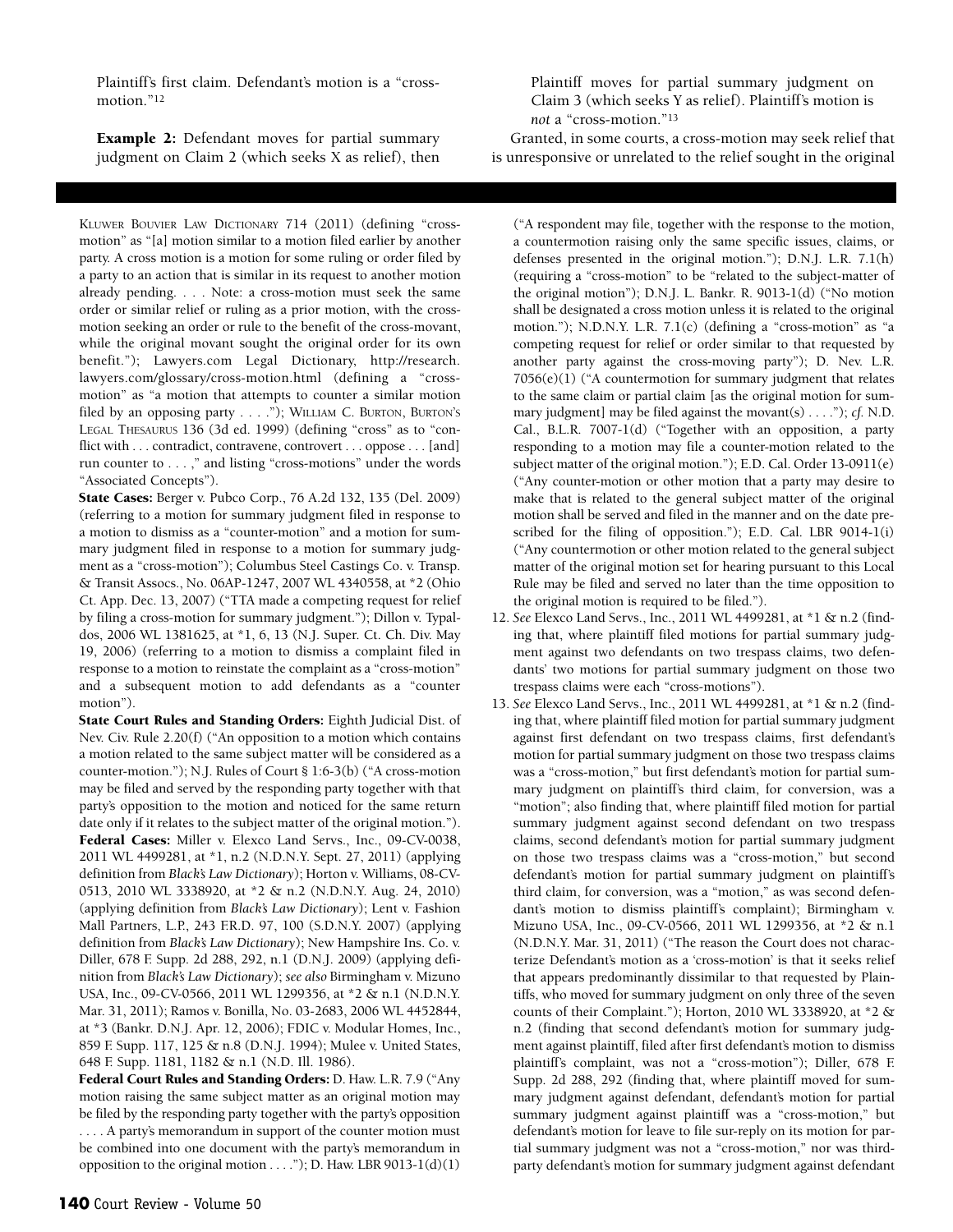motion.14 However, this is the minority view. *Compare* note 14 *with* notes 11-13.

Note that, while cross-motions must seek relief that competes with the relief sought in the original motion, crossmotions to "deny" or "dismiss" those original motions are superfluous and improper because they request no relief other

a "cross-motion"); Ramos v. Bonilla, No. 03-2683, 2006 WL 4452844, at \*3 (Bankr. D.N.J. Apr. 12, 2006) ("Ramos's crossmotion [seeking to revoke a discharge from bankruptcy, as well as for sanctions and damages] is procedurally improper . . . because it does not relate to the original motion to dismiss filed by Bonilla."); FDIC v. Modular Homes, Inc., 859 F. Supp. 117, 125 & n.8 (D.N.J. 1994) ("[Modular's] cross-motion [to dismiss the FDIC's complaint for failing to comply with discovery] is procedurally improper . . . because it does not relate to the subject matter of the FDIC's motion to dismiss Modular's affirmative defenses."); Mulee v. United States, 648 F. Supp. 1181, 1182 & n.1 (N.D. Ill. 1986) ("Although the government has styled its motion as to Mulee's complaint as one for dismissal, it is more properly a crossmotion for summary judgment in its favor and denial of Mulee's motion for summary judgment.").

14. **State Cases:** Burke Secur., Inc. v. Nat'l Union Fire Ins. Co., 184 A.D.2d 1046, 1046 (N.Y. App. Div. 1992) ("Brownyard's cross motion was proper even though plaintiffs, in making the original motion, did not seek any relief against Brownyard."); *cf.* Van Horn v. Van Horn, 415 N.J. Super. 398, 409-10 (N.J. Super. Ct. App. Div. 2010) (explaining that a properly filed cross-motion responds to the subject matter of the original motion, but noting that the judge has the discretion to relax the rules, and deeming a non-responsive motion to be a cross-motion).

**State Court Rules and Standing Orders:** N.J. Rules of Court, § 1:6-3(b) ("[I]n Family Part motions brought under Part V of these Rules . . . [,] a notice of cross-motion may seek relief unrelated to that sought in the original motion."); N.Y. C.P.L.R. § 2215(b) (McKinney 2010) ("[The] relief [sought in the cross-motion] need not be responsive to that demanded by the moving party."); Patrick M. Connors, *Practice Commentaries*, *in* MCKINNEY'S CONS. LAWS OF N.Y., Book 7B, CPLR C2215:1, at 149 ("A cross-motion is merely a motion by any party against the party who made the original motion, made returnable at the same time as the original motion."); Patrick M. Connors, *Practice Commentaries*, *in* MCKIN-NEY'S CONS. LAWS OF N.Y., Book 7B, CPLR C2215:1D, at 185 ("The relief sought in the cross-motion need not be responsive or even related to the relief sought in the main motion. It can be of an entirely different kind.").

**Federal Case:** Kowalski v. Mommy Gina Tuna Resources, 05-CV-00679, 2008 WL 4216267, at \*1 (D. Haw. Sept. 15, 2008) (drawing distinction between a counter-motion and a cross-motion, noting that the former refers to a motion raising the same subject matter as an original motion, and the latter refers to an "independent" motion unrelated to the subject matter of the original motion).

**Federal Rule:** U.S. Dist. Ct. for the Dist. of Haw. L.R. 7.9 ("Counter Motions. . . . Any motion raising the same subject matter as an original motion may be filed by the responding party together with the party's opposition . . . .").

15. **State Cases:** Linn v. Linn, 8 So.2d 187, 188 (Alaska 1942); Kitch v. Moslander, 50 N.E.2d 933, 937 (Ind. Ct. App. 1943); Ryan v. City of Emmetsburg, 293 N.W. 29, 31 (Iowa 1940); Donovan v. Donovan, 200 N.E. 884, 886 (Mass. 1936); State ex rel. McVay v. Dist. Court of Fourth Judicial Dist., 251 P.2d 840, 846 (Mont. 1952); Kress v. Corey, 189 P.2d 352, 361-62 (Nev. 1948); N. than that which may be provided through a decision of the original motions.15

Note also that a motion to amend a pleading is a crossmotion if, and only if, that motion seeks (through the proposed amendment) to remedy the defects in the original pleading identified in the motion to dismiss.16

Laramie Land Co. v. Hoffman, 195 P. 988, 989 (Wyo. 1921).

**State Court Rules and Standing Orders:** *See* NY Westchester County Justice Tolbert Rules Doc. 1 ("Cross-motions which seek only the denial of the relief in the original motion will not be recognized as motions with respect to which a reply may be submitted.").

**Federal Cases:** C.H.R.I.S.T., Inc. v. Meyers, 00-CV-50402, 2002 WL 257814, at \*1 (N.D. Ill. Feb. 20, 2002) ("[A] separate motion to deny an opposing party's motion for summary judgment is obviously unnecessary."); Kan.-Neb. Natural Gas Co. v. City of St. Edward, Neb., 135 F. Supp. 629, 633 (D. Neb. 1955) ("The defendants in each case served and filed a motion to deny motion of plaintiff for temporary injunction. Such a pleading is of no real service. A motion to deny an antecedent motion already set for hearing accomplishes nothing that could not be done by a simple appearance in resistance to the earlier motion. Reasonable professional case is laudable. When it degenerates into illogical timidity it approaches the status of absurdity."); Fox v. Am. Airlines, Inc., 00-CV-0368, 2001 WL 1597851, at \*1 (N.D. Tex. Dec. 12, 2001) ("Although styled as a Motion to Deny Summary Judgment, Plaintiff's motion is in essence a response to Defendant's summary judgment motion. In light of Plaintiff's response, a separate motion to deny summary judgment is unnecessary, and accordingly Plaintiff's Motion to Deny Summary Judgment is denied as moot."); Jones v. Milwaukee Cnty., 74-C-0374,1979 WL 2035, at \*5 (E.D. Wis. May 1, 1979) ("The defendants filed a motion to deny the plaintiffs' motion for partial summary judgment. To oppose a motion, it is only necessary to file a brief or affidavits in opposition. A motion to deny the motion opposed is unnecessary. The defendants' motion is superfluous and will therefore be dismissed."); *cf.* Carlwood Dev. Inc. v. United States, 10-CV-1773, 2011 WL 69374, at \*1 (D. Nev. Jan. 10, 2011) (characterizing as improper government's purported "cross-motion" for summary judgment because it did not "address[] any matters even remotely indicative of a motion for summary judgment" but rather merely responded to the matters raised by the petitioners in their opening brief on their motion); Langley v. AT&T Wireless Servs., Inc., 96-CV-3107, 1998 WL 792498, at \*1, n.1 (N.D. Tex. Nov. 3, 1998) ("Plaintiff filed on October 23, 1998 a motion to deny defendant's motion to strike and deny defendant's motion for summary judgment. These pleadings are improper under the court's local civil rules. The pertinent rule provides only for the filing of a motion and brief, a response, and a reply.").

16. **State Cases:** Dillon v. Typaldos, 2006 WL 1381625, at \*1, 6, 13 (N.J. Super. Ct. Ch. Div. May 19, 2006) (referring to a motion to dismiss a complaint filed in response to a motion to reinstate the complaint as a "cross-motion" and a subsequent motion to add defendants as a "counter motion").

**Federal Cases**: Kassner v. 2nd Ave. Delicatessen, Inc., 496 F.3d 229, 237 (2d Cir. 2007) (characterizing plaintiff's motion to amend, filed in attempt to cure defects identified in defendants' motion to dismiss under Fed. R. Civ. P. 12[b][6] as a "crossmotion"); *accord*, Andre v. Walgreen Co., 12-CV-5413, 2013 U.S. Dist. LEXIS 88657, at \*1-2 (D.N.J. June 25, 2013); Lesperance v. Cnty. of St. Lawrence, 10-CV-1273, 2011 U.S. Dist. LEXIS 92439,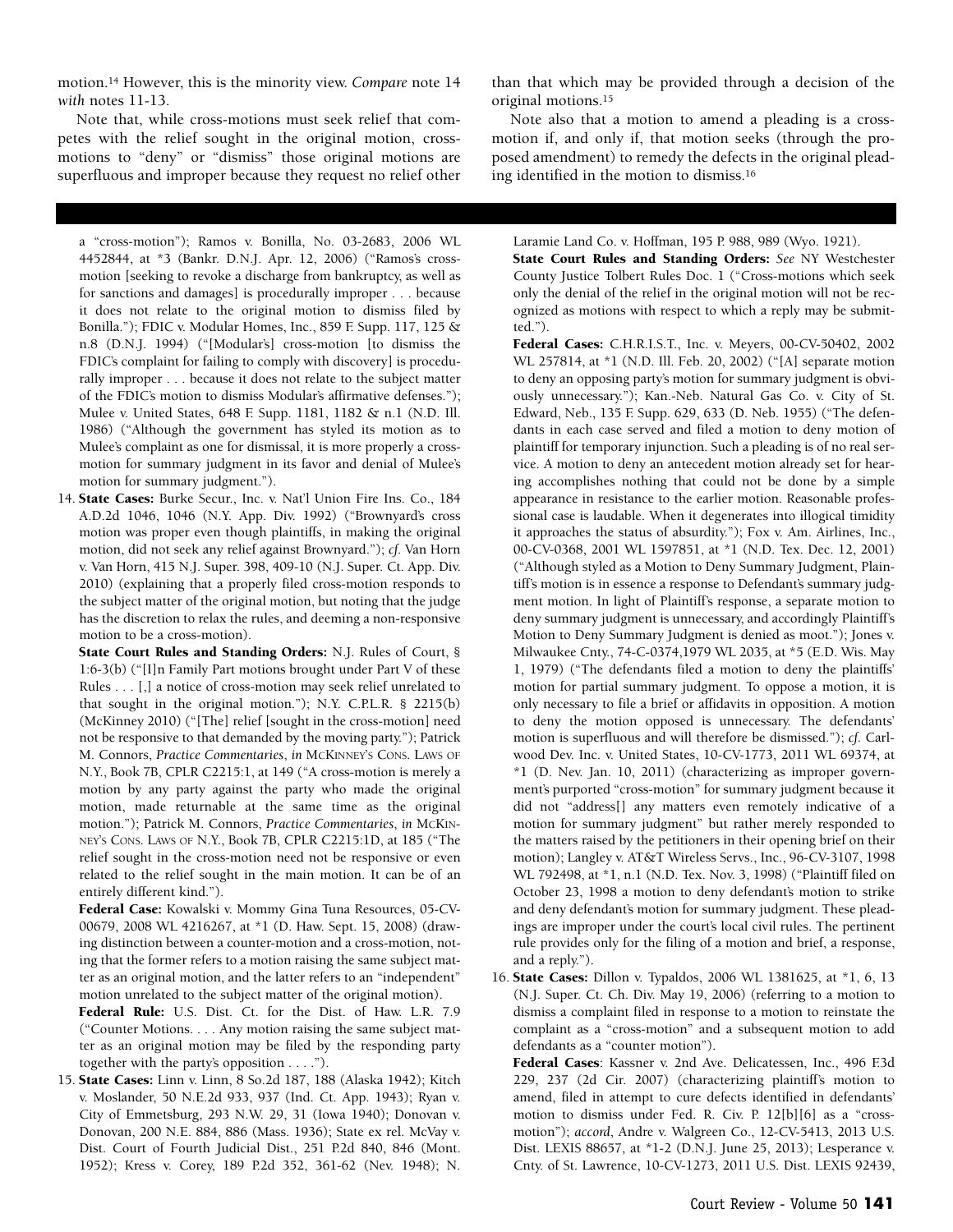#### **II. PROCEDURAL RULES REGARDING CROSS-MOTIONS A. COMMON PROCEDURAL RULES REGARDING CROSS-MOTIONS**

Sometimes, cross-motions are allowed to be filed after the

at \*1-2 (N.D.N.Y. Aug. 18, 2011); Deluca v. AccessIT Group, Inc., 695 F. Supp. 2d 54, 57, 64 (S.D.N.Y. 2010); Coulter v. United States Dep't of Homeland Sec., 07-CV-4894, 2008 U.S. Dist. LEXIS 73014, at \*1 (D.N.J. Sept. 23, 2008); Steiert v. Mata Servs., 111 F. Supp. 2d 521, 523 (D.N.J. 2000).

17. **State Cases:** Grande v. Peteroy, 39 A.D.3d 590, 591-592 (N.Y. App. Div. 2007) ("[A]n untimely motion or cross motion for summary judgment may be considered by the court where, as here, a timely motion for summary judgment was made on nearly identical grounds [because] the nearly identical nature of the grounds may provide the requisite good cause (see CPLR 3212 [a]) to review the untimely motion or cross motion on the merits."); Filannino v. Triborough Bridge & Tunnel Auth., 34 A.D.3d 280, 281 (N.Y. App. Div. 2006) ("A cross motion for summary judgment made after the expiration of the [deadline for making dispositive motions] may be considered by the court, even in the absence of good cause, where a timely motion for summary judgment was made seeking relief 'nearly identical' to that sought by the cross motion.").

**Federal Cases:** Daly v. Royal Ins. Co. of Am., 00-CV-0040, 2002 WL 1768887, at \*1 (D. Ariz. July 17, 2002) (permitting plaintiff to file cross-motion for summary judgment after expiration of motion-filing deadline); Mobley v. Am. Home Assur. Co., 11-C-1293, 2012 WL 3028031, at \*1 & n.1 (W.D. Okla. July 24, 2012) ("Defendant responded to Plaintiff's Motion and also filed a counter Motion for Summary Judgment . . . . Defendant's failure to file a separate motion for summary judgment is in violation of the local rules. . . . However, because the deadline for filing dispositive motions has passed . . . , the Court will consider Defendant's Motion despite this shortcoming."); Jones v. Coleman Co., 39 F.3d 749, 753 (7th Cir. 1994) (affirming the decision of a magistrate to judge to allow an untimely cross-motion where there was a "change in circumstances whereby the issues involving the only remaining defendant [were] addressed by the motion" that showed "good cause"); Hahnel v. United States, 782 F. Supp. 2d 20, 30-31 (W.D.N.Y. 2011) ("This Court has routinely permitted litigants to file a cross-motion in response to a dispositive motion, even though the deadline for filing dispositive motions had passed, provided that such cross-motions were filed by the deadline established for filing opposing papers, as set by the Court's Motion Scheduling Order. . . . The Court cannot recall an instance, though, where a cross-motion was filed after all filing deadlines had expired, as in this case, and it notes its disapproval of the manner in which Plaintiff's motion was filed. Nevertheless, the Court will, for its own convenience, and in its discretion, consider Plaintiff's cross-motion . . . .").

**Federal Court Rules and Standing Orders:** Rules Ct. Fed. Claims  $7.2(c)(1)$  ("A cross-motion may be filed within the time allowed for responses [to motions]."); E.D. Cal. Local Rule 78-230(e) ("Any counter-motion or other motion that a party may desire to make that is related to the general subject matter of the original motion shall be served and filed with the Clerk in the manner and on the date prescribed for the filing of opposition."); N.D.N.Y. L.R. 7.1(c) ("A party may file and serve a cross-motion (meaning a competing request for relief or order similar to that requested by another party against the cross-moving party) at the time it files and serves its opposition papers to the original motion").

18. **State Cases:** Schacht v. Ameritrust Co. N.A., 1994 Ohio App.

expiration of the motion-filing deadline.17 Other times, however, cross-motions are not allowed to be filed after the expiration of the motion-filing deadline.18

Sometimes, the brief in support of a cross-motion must be

LEXIS 1125, at \*15-16 (Ohio Ct. App. 1994) (affirming lower court's decision to strike cross-motion for summary judgment filed after deadline for all dispositive motions); Cruickshank v. Fremont Inv. & Loan, 307 Ga. App. 489, 489-90 (Ga. Ct. App. 2010) (affirming dismissal of untimely filed cross-motion for summary judgment).

**Federal Cases:** Baker v. AirServ Corp., 08-CV-0913, 2009 WL 1098767, at \*1 (D. Colo. Apr. 20, 2009) ("[P]laintiff's only explanation for filing his motion for partial summary judgment after the dispositive motion deadline amounts to a misreading of Federal Rule of Civil Procedure 56(a). He offers no support for his position that Rule 56(a) permits him to file a cross-motion for summary judgment out of time, nor can I find any."); Kelley v. N.Y. Life Ins. & Annuity Corp., 07-CV-01702, 2008 WL 5423343, at \*4 (D. Colo. Dec. 30, 2008) ("I first note that his Cross-Motion for Partial Summary Judgment was filed on November 11, 2008, after the dispositive motions deadline set by the scheduling order had passed on October 20, 2008. As such, his motion is untimely."); Schroer v. United States, 07-CV-0690, 2008 U.S. Dist. LEXIS 64568, at \*1-2 (D. Colo. Aug. 22, 2008) (striking cross-motion for summary judgment that was filed as a response after dispositive motion deadline passed); United States ex rel. IBM v. Hartford Fire Ins. Co., 112 F. Supp. 2d 1023, 1028-29 (D. Haw. 2000) (declining to consider "cross-motion" for summary judgment filed "well after the court imposed deadline[,]" noting that, before the dispositive motion deadline expired, Defendant could have "request[ed] that the court modify its Scheduling Order, []or . . . [sought] relief from the Scheduling Order"); Embrex, Inc. v. Serv. Eng'g Corp., 96-CV-0824, 1998 WL 35235446, at \*1 (E.D.N.C. June 23, 1998) (granting motion "to strike plaintiff's cross motion for summary judgment as untimely . . . under Fed. R. Civ. P. 16(f)."); Serino v. Prudential Ins. Co. of Am., 706 F. Supp. 2d 584, 586-87 (M.D. Pa. 2009) (striking "cross-motion" for summary judgment that was filed after the expiration of the dispositive-motion deadline, even though it was filed within the deadline to file a response to the original motion for summary judgment); Falk v. Wells Fargo Bank, 09-CV-0678, 2011 WL 3702666, at \*3 (N.D. Tex. Aug. 19, 2011) ("Wells Fargo moves to strike Falk's Cross-Motion for Partial Summary Judgment. The deadline for filing dispositive motions was December 10, 2010. . . . On January 10, 2011, Falk submitted his Cross-Motion as part of his Response to Defendants Motion for Summary Judgment. Falk's only explanation for failing to file his motion by, or request an extension of, the dispositive motions deadline is that it was the result of 'inadvertence or because he had not previously thought of filing a Cross-Motion.' . . . Finding no good cause to extend the dispositive motions deadline, the Court STRIKES Falk's untimely pleading pursuant to Federal Rule 16(f)(1)(c)."); *cf.* Byce v. Pruco Life Ins. Co., 09-CV-1912, 2011 WL 233390, at \*1 (N.D. Ga. Jan. 21, 2011) (finding that crossmotion for summary judgment filed after expiration of dispositivemotion filing deadline was untimely and had to qualify for exception to be considered); Wuliger v. Reassure Am. Life Ins. Co., 03- CV-7699, 2011 WL 767872, at \*3 (N.D. Ohio Feb. 28, 2011) (finding that cross-motion for summary judgment filed after expiration of dispositive-motion filing deadline violated the court's scheduling order but would be excused under the circumstances); Seebach v. Seebach Am., Inc., 09-CV-0326, 2010 U.S. Dist. LEXIS 107568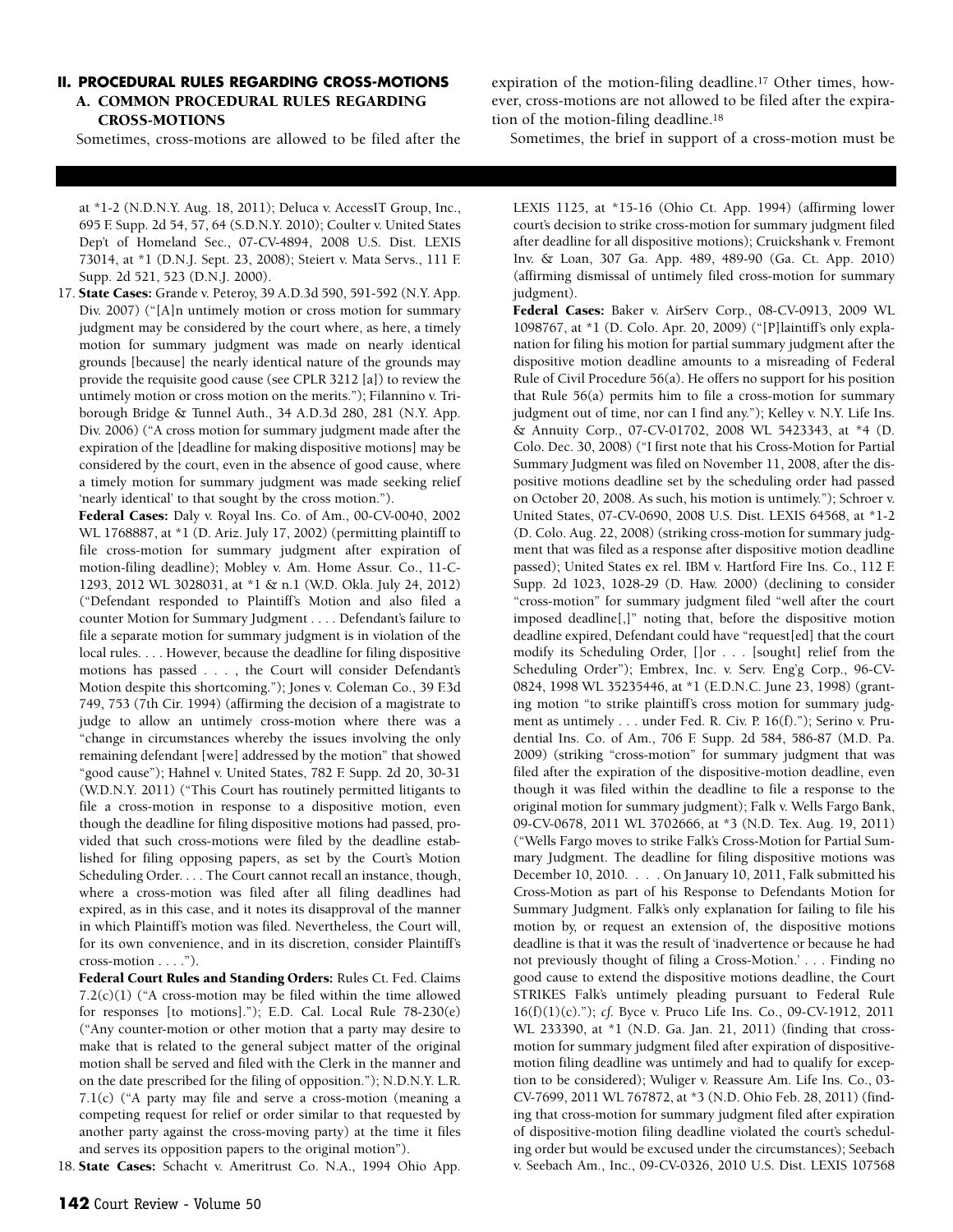combined with the brief in opposition to the original motion.19 Other times, however, the brief in support of a cross-motion may, or sometimes must, be filed separately from the brief in

(S.D. W. Va. Oct. 7, 2010) (considering arguments raised to the extent they are in response to motion for summary judgment, but deeming "cross-motion" to be untimely, and therefore striking cross motion for summary judgment).

- 19. **Law Dictionaries and Encyclopedias:** 7A FED. PROC. LAWYERS ED. § 19:146 (2011) ("A cross-motion must be contained in the same document as the response to the original motion, and a response to the cross-motion must be contained in the same document as the reply  $\dots$ .").
	- **Federal Cases:** Miller v. Elexco Land Servs., Inc., 09-CV-0038, 2011 WL 4499281, at \*6 (N.D.N.Y. Sept. 27, 2011) ("Such a bifurcated motion practice is prohibited by [the court's local rule on page limitations]. . . . The effect of this motion practice was . . . [to] enlarge[] the number of pages of memoranda of law that Defendant Elexco could submit regarding Plaintiffs' two trespass claims . . . ."); Loveladies Harbor, Inc. v. United States, 15 Cl. Ct. 375, 377 (U.S. Cl. Ct. 1988) (reciting court rule that "a party filing a crossmotion is required to file its argument in support of the crossmotion and in response to the other parties motion in the same brief"); Big Lagoon Rancheria v. Cal., 09-CV-1471, 2010 U.S. Dist. LEXIS 47109, at \*7 (N.D. Cal. Apr. 16, 2010) ("Big Lagoon's dispositive motion is currently due June 17, 2010; the State's opposition and any cross-motion, contained in a single brief, are due July 1, 2010; Big Lagoon's reply and cross-opposition, contained in a single brief, are due July 15, 2010; and the State's reply on its crossmotion is due July 22, 2010."); Love v. Correa, 07-CV-0436, 2009 U.S. Dist. LEXIS 10544, at \*41-42 (D. Haw. Feb. 11, 2009) (noting that "Defendants Fontes and Wu violated Local Rule 7.9 by filing separate oppositions and replies").

**Federal Court Rules and Standing Orders:** D. Haw. L.R. 7.9 ("A party's memorandum in support of the counter motion must be combined into one document with the party's memorandum in opposition to the original motion . . . ."); D. Md. Civ. Rule 105(2)(c) ("After that motion has been filed, the other party shall file a cross-motion accompanied by a single memorandum (both opposing the first party's motion and in support of its own crossmotion) . . . ."); N.D.N.Y. L.R. 7.1(c) ("If a party makes a crossmotion, it must join its cross motion brief with its opposition brief, and this combined brief may not exceed twenty-five (25) pages in length, exclusive of exhibits. A separate brief in opposition to the original motion is not permissible."); U.S. Dist. Ct. Rules S.D.N.Y., Berman-Practices 2.C.2. ("Any cross-motion shall be included in the opposition brief."); *cf.* D.N.J. L.R. 7.1(h) ("A cross-motion related to the subject matter of the original motion may be filed by the party opposing the motion together with that party's opposition papers . . . ."); U.S. Court of Claims Rule 83.2(e) (stating that a party filing a cross-motion is required to file its argument in support of the cross-motion and in response to the other parties' motion in the same brief).

20. **State Court Rules and Standing Orders:** N.M. Dist. Ct. Rule 1- 007.1(E) ("Responses to motions shall be made separately from any counter-motions or cross-motions."); N.M. Fourth Judicial Dist. Ct. LR4-304(E) ("The practice of filing cross-motions which operate as both a motion and as a response or reply to the original motion is prohibited."); N.M. Sixth Judicial Dist. Ct. LR6-204(C) ("The practice of filing cross-motions to operate as both a motion and as a response to the original motion is prohibited.").

**Federal Cases:** World Publ'g Co. v. United States Dep't of Justice,

opposition to the original motion.20

Sometimes, replies on cross-motions are permitted without prior leave of the court.21

09-CV-0574, 2011 U.S. Dist. LEXIS 32594, at \*25 (N.D. Okla. Mar. 28, 2011) (considering defendants' motion to strike plaintiff's opposition based on the argument that, "to the extent it purports to be a cross-motion for summary judgment[,] it violates Northern District of Oklahoma Local Civil Rule 7.2(e)[,]" which prohibits a response to a motion to include a cross-motion, and ultimately converting the response into a cross-motion); Mobley v. Am. Home Assur. Co., 11-C-1293, 2012 WL 3028031, at \*1 & n.1 (W.D. Okla. July 24, 2012) ("Defendant responded to Plaintiff's Motion and also filed a counter Motion for Summary Judgment . . . . Defendant's failure to file a separate motion for summary judgment is in violation of the local rules. . . . Combined motions are generally stricken."); Tooling, Mfg. & Techs. Ass'n v. Hartford Fire Ins. Co., 08-CV-11812, 2010 U.S. Dist. LEXIS 89273, at \*8 n.5 (E.D. Mich. Aug. 30, 2010) ("[A] cross-motion must be filed independently of the response brief, though nothing would prohibit using the same brief for the response brief and the brief supporting the crossmotion.").

**Federal Court Rules and Standing Orders:** D. Colo. L. Civ. R. 56.1(B) ("A cross motion for summary judgment shall not be included in a response brief."); E.D. Mich. ECF Rule 5(e) ("[A] response or reply to a motion must not be combined with a counter-motion."); D. Miss., L.U. Civ. R. 7(b)(3)(C) ("A response to a motion may not include a counter-motion in the same document. Any motion must be an item docketed separately from a response."); New Mex. L.R. 1-007.1(E) ("Responses to motions shall be made separately from any counter-motions or crossmotions."); E.D. Okla. L.R. 7.1(f) ("A response to a motion may not also include a motion or a cross-motion made by the responding party."); N.D. Okla. L.R. 7.2(e) ("A response to a motion may not also include a motion or a cross-motion made by the responding party."); W.D. Okla. L. Cv. R. 7.1(c) ("A response to a motion may not also include a motion or a cross-motion made by the responding party. If a party responding to a motion files a crossmotion or other closely-related motion concurrently with the filing of the response, the brief in support of the cross-motion or other closely-related motion *may* be combined with the responsive brief [or it may be filed separately].") (emphasis added); U.S. Dist. Ct. Rules N.D. W. Va. 10.1 ("Always file motions and responses separately. For example, never file a cross-motion for summary judgment with a response to a motion for summary judgment. It is critical that the cross motion be filed separately so that it will appear on the Court's Pending Motions Report and can be properly linked to any subsequent responses, replies, notices and orders."); U.S. Dist. Ct. Rules S.D. W. Va. 10.1 ("Motions and responses must be filed as separate documents. For example, a cross-motion for summary judgment should never be combined with a response to a motion for summary judgment. It is critical that the cross motion be filed separately so that it can be properly linked to any subsequent responses, replies, notices and orders.").

21. **State Cases:** Captain Andy's Sailing v. Dep't of Land & Natural Res*.*, 113 Haw. 184, 190 (Haw. 2006); Watson v. YMCA of Greater Boston, 14 LCR 528, 529 (Mass. Land Ct. 2006). **State Court Rules and Standing Orders:** Mass. Land Court Rule 4 ("Responses to motions or cross-motions . . . must be served upon all other parties and filed with the court within thirty (30) days after service of the motion or cross-motion. . . . Reply briefs,

affidavits and other materials in support of the reply (if any) must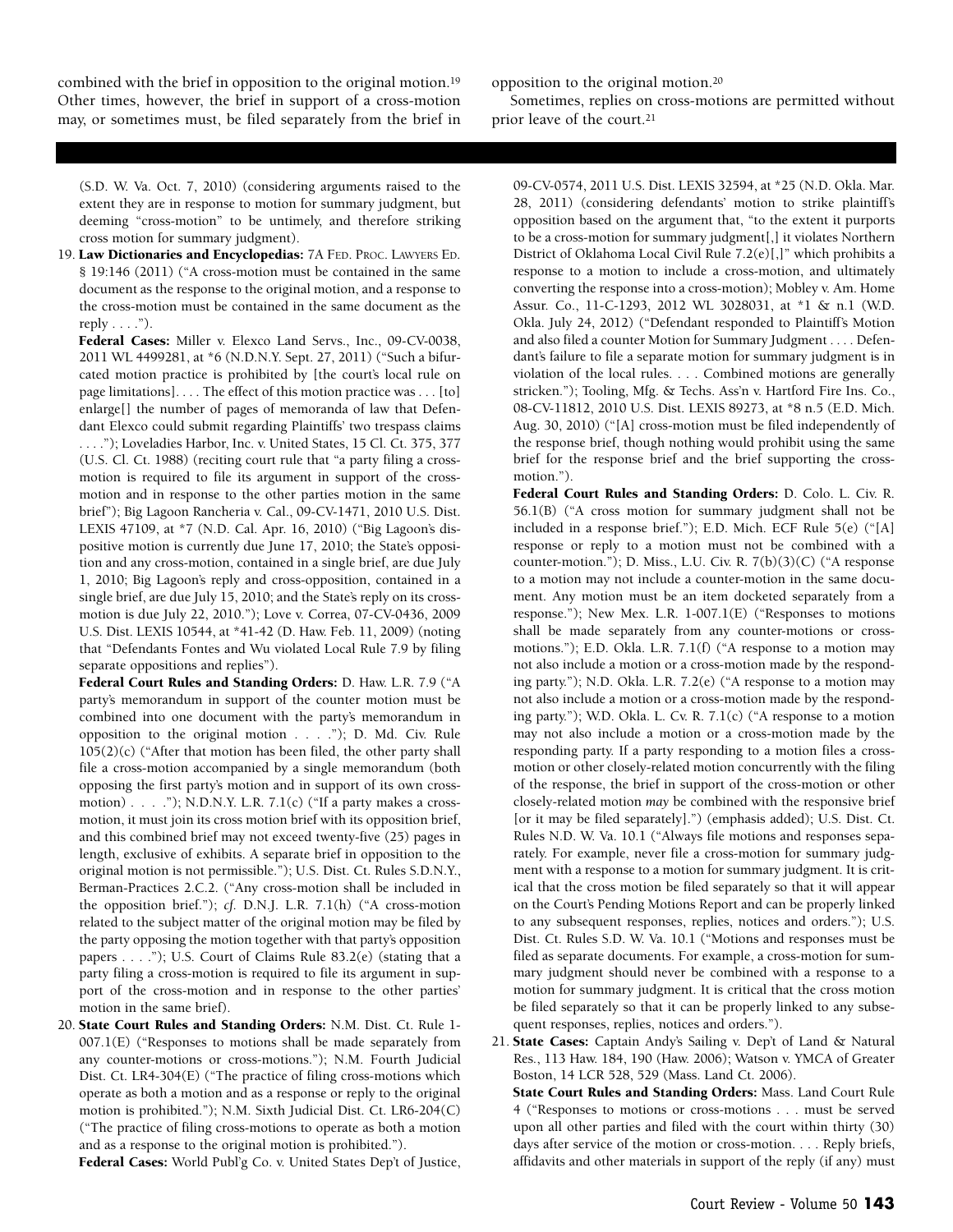Other times, however, replies on cross-motions are not permitted without prior leave of the court.22

#### **B. USEFULNESS OF FEDERAL RULES IN INTERPRETING STATE RULES**

State court procedural rules are occasionally patterned after federal court procedural rules.23 When the state court procedural rules are patterned after federal court procedural rules,

be served on the parties and filed with the court no later than ten (10) days prior to the date the court first set for hearing  $\dots$  ."); N.Y. C.P.L.R. § 2214(b) (providing that, where answering papers and a cross-motion are required to be served seven days in advance of the return day, "any reply or responding affidavits shall be served at least one day before such time"); Ohio Second District Local Appellate Rule 8(F)(2) ("A reply brief, if any, and/or a response to the cross-motion, if any, shall be filed within twenty (20) days after the filing of the brief in opposition to the motion. No other briefs or memorandum shall be filed except with leave of court, unless a cross-motion has been filed in which event the movant may file a reply within twenty (20) day[s] of the filing of opposing party's response."), *accord*, Eleventh District Local Appellate Rule 101(B)(1); Utah Rules of Civ. Proc., Rule 101(g) ("The reply to the response to the counter motion shall be filed and served at least 2 business days before the hearing.").

**Federal Cases**: Young v. Thieblot Ryan, P.A., 11-CV-1562, 2012 WL 6698632, at \*1 & n.3 (D. Md. Dec. 21, 2012); Small v. Bud-Kworldwide, Inc., 895 F. Supp. 2d 438, 442 (E.D.N.Y. 2012); Taccetta v. Fed. Bureau of Investigation, 10-CV-6194, 2012 U.S. Dist. LEXIS 90683, at \*1 (D.N.J. June 29, 2012); Cnty. of Inyo v. Dep't of the Interior, 06-CV-1502, 2010 U.S. Dist. LEXIS 135831, at \*4 (E.D. Cal. Dec. 10, 2010); Strong v. Horton Plaza, LP, 09-CV-2901, 2010 U.S. Dist. LEXIS 86885, at \*2-3 (S.D. Cal. Apr. 27, 2010); Nat'l Union Fire Ins. Co. v. U.S. Bank, N.A., 07-CV-1958, 2008 U.S. Dist. LEXIS 47413, at \*2 n.1 (S.D. Tex. June 11, 2008).

**Federal Court Rules and Standing Orders:** N.D. Cal. Gen. Order 61 Regarding Immigration Mandamus Cases ("[I]f plaintiff filed a counter-motion, plaintiff may serve and file a reply within 14 days of service of defendant's opposition."); N.D. Cal., B.L.R. 7007-1(e) ("Any reply to an opposition, or opposition to a counter-motion, shall be filed and served by the moving party at least 7 days before the hearing."); D. Haw. L.R. 7.9 ("The movant on a counter motion shall file and serve any reply  $\dots$ ."); W.D.N.Y. Civ. R. 7(b)(2)(A) ("If the party opposing the original motion files a cross-motion, . . . the party filing the cross-motion shall have fourteen days after service of the responding papers to file and serve reply papers in support of the cross-motion."); D. Md. Civ. Rule 105(2)(c) ("After that motion has been filed, the other party shall file a cross-motion . . . , the first party shall then file an opposition/reply, and the second party may then file a reply.").

22. **State Case:** Rizz Mgt. Inc. v. Kemper Ins. Co., 791 N.Y.S.2d 873, at \*3-5 (N.Y. App. Div. 2004).

**State Court Rules and Standing Orders:** N.J. Rules of Court. § 1:6-3(b) ("No reply papers may be served or filed by the crossmovant without leave of court."); NY Commercial Division Westchester County Alternative Dispute Resolution Rules Doc. 2 ("Sur-reply papers, including reply papers in support of a crossmotion, are not permitted, absent prior permission of the Court."); Kentucky Rules of Civ. Proc. Rule 76.21 ("No reply to a cross response shall be filed unless requested by the court.").

**Federal Cases**: Cross v. Potter, 09-CV-1293, 2013 WL 1149525, at \*3 (N.D.N.Y. Mar. 19, 2013) (enforcing proscription against filfederal cases construing the federal rules are persuasive authority in construing the state rules.24

#### **III. COMMON PROBLEMS CAUSED BY MISUNDER-STANDINGS OF A CROSS-MOTION**

Misunderstandings regarding the definition of a crossmotion often lead to problems during the filing and briefing of cross-motions, including (1) a violation of the action's motion-

ing replies on cross-motions without prior leave of the court); *accord*, Cross v. State Farm Ins. Co., 10-CV-1179, 2013 WL 665002, at \*11 (N.D.N.Y. Feb. 22, 2013); Werking v. Andrews, 11- CV-0410, 2012 WL 2885424, at \*2, n.5 (N.D.N.Y. July 13, 2012); Planck v. Schenectady Cnty., 12-CV-0336, 2012 WL 1977972, at \*2 (N.D.N.Y. June 1, 2012); Miller v. Elexco Land Servs., Inc., 09- CV-0038, 2011 WL 4499281, at \*6 (N.D.N.Y. Sept. 27, 2011); Valentine v. UNUM Life Ins. Co. of Am., 12-CV-0647, 2012 U.S. Dist. LEXIS 83680, at \*2-3 (N.D. Cal. June 15, 2012); Speth v. Goode, 95-CV-0264, 2013 U.S. Dist. LEXIS 101021, at \*42 (D.N.J. July 19, 2013) (stating that "Plaintiff's reply in support of his cross-motion . . . was filed without permission of the Court in violation of L. Civ. R. 7.1(d)(3)").

**Federal Court Rules and Standing Orders:** N.D. Cal. Civ. L.R. 16-5 ("Plaintiff may serve and file a reply within 14 days after service of defendant's opposition or counter-motion. Unless the Court orders otherwise, . . . [this] . . . conclu[des] . . . [the] briefing schedule . . . ."); D.N.J. Civ. R. 7.1(d)(3) ("No reply papers shall be filed, unless permitted by the Court, relating to the following motions: Cross [motions] under L. Civ. R. 7.1(h) . . . ."); N.D.N.Y. L.R. 7.1(c) ("The cross-moving party may not reply in further support of its cross-motion without the Court's prior permission."); D. Nev. L.R. 7056(d) ("Unless otherwise ordered, there is no reply to a countermotion [for summary judgment] under subsection (e)(1)."); *cf.* W.D. Wash. L.C.R. 7(k) ("The court may order parties filing cross motions for summary judgment to combine their memoranda and forego reply briefs in exchange for an enlarged response brief.").

- 23. **State Cases:** Ex parte Novaris Pharms. Corp., 975 So.2d 297, 300, n.2 (Ala. 2007) ("[T]he Alabama Rules of Civil Procedure . . . were patterned after the Federal Rules of Civil Procedure."); Sears v. Doty, 92 A.2d 604, 604 (Del. 1952) (noting that "Superior Court Rule 30(h) is copied from a local rule adopted by certain Federal District Courts."); Fletcher v. Limeco Corp., 996 So.2d 773, 779 (Miss. 2008) ("[T]he Mississippi Rules of Civil Procedure, with few exceptions, were developed to comport with the Federal Rules of Civil Procedure."); Univ. Underwriters Ins. Co. v. Ferguson, 471 S.W.2d 28, 36, n.5 (Tex. 1971) (dissent) (noting that the trial court judge's procedure for dismissing the case was "akin to if not taken from the 'automatic' dismissal procedures which have been followed for many years under local rules of federal district courts"). **Federal Case:** Blue v. Fremont Inv. & Loan, 562 F. Supp. 2d 33, 41 n.6 (D.D.C. 2008) ("Federal Rule of Civil Procedure [13(a)] is materially identical to Superior Court Rule 13(a) . . . .").
- 24. **State Cases:** Ex parte Novaris Pharms. Corp., 975 So.2d 297, 300, n.2 (Ala. 2007) ("Federal cases construing the Federal Rules of Civil Procedure are persuasive authority in construing the Alabama Rules of Civil Procedure, which were patterned after the Federal Rules of Civil Procedure."); Fletcher v. Limeco Corp., 996 So.2d 773, 779 (Miss. 2008) (finding "highly persuasive" a federal district court's decisions interpreting Fed. R. Civ. P. 5(d) and an accompanying federal court local rule, given that "the Mississippi Rules of Civil Procedure, with few exceptions, were developed to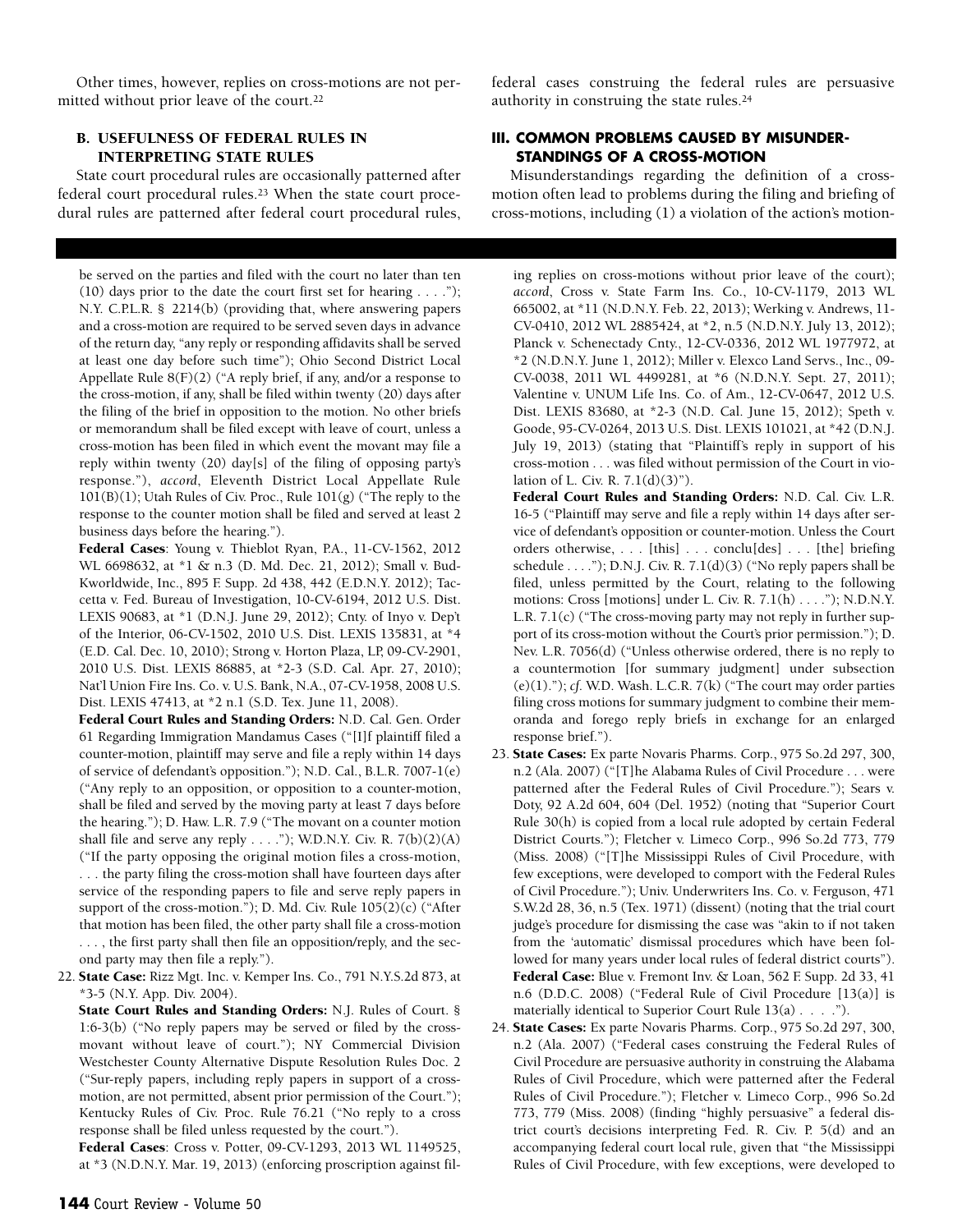filing deadline, (2) a violation of the court's proscription against the filing of replies on cross-motions, (3) a violation of the court's proscription against the filing of sur-replies on dispositive motions, and (4) a violation of the court's page limitation on memoranda of law.

#### **A. VIOLATION OF THE MOTION-FILING DEADLINE**

Almost always, courts have (through scheduling orders and/or case-management plans) a deadline on the filing of motions. A litigant's misunderstanding of what a cross-motion is can lead the litigant to violate that motion-filing deadline.

**Example:** The deadline for filing dispositive motions is February 1. On January 31, Plaintiff moves for summary judgment on Claims 1 and 2 (seeking monetary relief). On February 18, Defendant files a response to Plaintiff's motion, combined with a "cross-motion" to dismiss Claim 3 (seeking injunctive relief) for failure to state a claim upon which relief can be granted. Defendant's motion on Claim 3 is not a "crossmotion" but a motion (because it seeks relief different from that requested by Plaintiff in its original motion). As a result, while Defendant's response is timely, Defendant's motion to dismiss is untimely.25

#### **B. VIOLATION OF THE RULE AGAINST FILING REPLIES ON CROSS-MOTIONS**

Often courts have (through a local rule of practice, standing order, and/or case-management plan) a proscription against filing a reply on a cross-motion without prior leave of the court when the cross-motion is non-dispositive in nature, and occasionally even when the cross-motion is dispositive in nature.26 A litigant's misunderstanding of what a cross-motion is can lead the litigant to violate a court's proscription against filing replies on cross-motions.

comport with the Federal Rules of Civil Procedure"); Hrehorovich v. Harbor Hosp. Ctr., Inc., 93 Md. App. 772, 788 n.5 (1992) ("Maryland courts have frequently stated that when a local rule and a federal rule are similar, federal court decisions interpreting the federal rule are especially persuasive authority in interpreting the local rule.").

**Federal Case:** Blue v. Fremont Inv. & Loan, 562 F. Supp. 2d 33, 41 n.6 (D.D.C. 2008) ("[F]ederal court decisions interpreting the federal rule may be considered 'persuasive authority' in interpreting the local rule.").

25. *See* Horton, 2010 WL 3338920, at \*2 & n.2 ("Defendant Keller's 'cross-motion' for summary judgment . . . is not a cross-motion for summary judgment but is instead a motion for summary judgment. As a result, Defendant Keller was required to file this dispositive motion by February 26, 2010. . . . However, Defendant Keller filed his motion April 19, 2010, fifty-two (52) days after the expiration of the disposition-motion filing deadline."); Serino v. Prudential Ins. Co. of Am., 706 F. Supp. 2d 584, 586-87 (M.D. Pa. 2009) (striking "cross-motion" filed after the expiration of the dispositive-motion deadline but within the deadline to file a response to the original motion for summary judgment); Baker v. AirServ Corp., 08-CV-0913, 2009 U.S. Dist. LEXIS 33443, at \*1-3 (D. Colo. Apr. 20, 2009); Kelley v. N. Y. Life Ins. & Annuity Corp., 07-CV-01702, 2008 U.S. Dist. LEXIS 104750, at \*11 (D. Colo. Dec. 30, 2008); Schroer v. United States, 07-CV-0690, 2008 U.S. Dist. LEXIS **Example:** The court has a local rule proscribing the filing of replies on cross-motions. Plaintiff files a motion for summary judgment on Claims 1 and 2. Defendant files a response and separate "motion" for summary judgment on Claims 1 and 2. Plaintiff files a response to Defendant's "motion" combined with a reply on its own motion. Defendant then attempts to file a reply on its own "motion" without prior leave. Defendant has violated the court's local rule proscribing the filing of replies on cross-motions.

#### **C. VIOLATION OF THE RULE AGAINST FILING SUR-REPLIES ON DISPOSITIVE MOTIONS**

Often courts have (through a local rule of practice, standing order, and/or case-management plan) a proscription against the filing of sur-replies on dispositive motions without prior leave of the court.27 A litigant's misunderstanding of what a cross-motion is can lead the litigant to violate a court's proscription against filing sur-replies on dispositive motions.

**Example:** Plaintiff files a motion to set aside an administrative decision. Defendant files a response to the motion and a "cross-motion" for summary judgment. However, Defendant's "cross-motion" does not address any issues related to a motion for summary judgment but merely responds to the issues raised by Plaintiff in its original motion. Plaintiff files a reply on its original motion and an opposition to the "cross-motion." Defendant then files a reply on its "cross-motion." Plaintiff moves to strike the reply because the "cross-motion" is improper. Plaintiff's motion to strike is granted because Defendant's motion practice is an attempt to evade the proscription against filing sur-replies on dispositive motions.28

64568, at \*2 (D. Colo. Aug. 22, 2008).

- 26. *See, e.g.*, D.N.H. L.R. 7.1(e)(2) (prohibiting filing of reply on nondispositive motions), *accord*, D.N.H. L.B.R. 7102(b)(2), D. Minn. L.R. 7.1(b)(3), N.D.N.Y. L.R. 7.1(b)(2); *see also* N.D.N.Y. L.R. 7.1(c) (proscribing filing of reply on cross-motions even when cross-motions are dispositive in nature), *accord*, D.N.J. Civ. R. 7.1(d)(3); *cf.* W.D. Wash. L.C.R. 7(k); S.D. Ind. L.R. 56-1, Advisory Committee Comments.
- 27. *See, e.g.*, C.D. Cal. L.R. 7-10; D. Del. L.R. 7.1.2(b); S.D. Fla. L.R. 7.1(c); D. Haw. L.B.R. 9013-1(c)(2); D.N.J. L. Civ. R. 7.1(d)(6); D.N.H. 7.1(e)(3); D.N.M. LR-Civ 7.4(b); N.D.N.Y. L.R. 7.1(b)(1); S.D. Ohio L.R. 7.2(a)(2); N.D. W. Va. L.R. Civ. P. 7.02(b)(3); S.D. W. Va. L.R. Civ. P. 7.1(a)(7); D. Utah L.R. 7(b)(3).
- 28. *See* Carlwood Dev. Inc. v. United States, 10-CV-1773, 2011 WL 69374, at \*1 (D. Nev. Jan. 10, 2011) (denying petitioner's motion to strike government's improper "cross-motion"–which did not "address[] any matters even remotely indicative of a motion for summary judgment" but rather merely responded to the matters raised by the petitioners in their opening brief—because "rather than striking any portion of the ['cross-motion'] itself, the Court will merely construe [it] as only a response to the [petitioner's] opening brief, and not a cross-motion," and strike the government's unauthorized reply on its improper cross-motion as "nothing more than a disingenuous attempt to get the last word").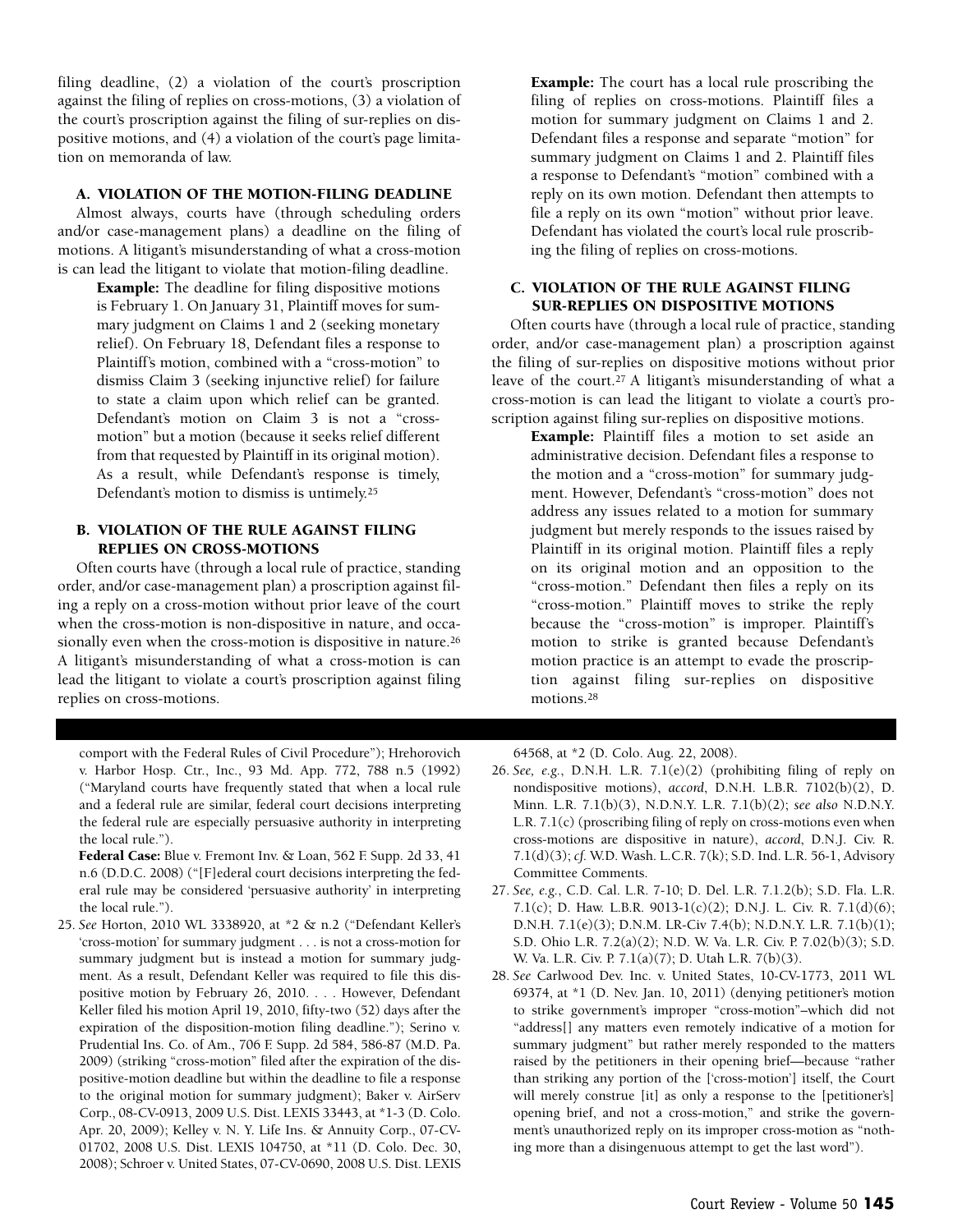#### **D. VIOLATION OF PAGE LIMITATIONS ON MEMORANDA OF LAW**

Often courts have (through a local rule of practice, standing order, and/or case-management plan) rules setting forth differing page limitations for motions, responses, and replies, if not specifically for cross-motions and responses to crossmotions.29 A litigant's misunderstanding of what a crossmotion is can lead the litigant to violate a court's page limitation on memoranda of law.

**Example 1:** The court has a local rule setting a limitation of 25 pages on memoranda of law and 10 pages on reply memoranda of law. The dispositive-motion filing deadline is February 1. On January 15, Defendant files a motion for summary judgment on all of Plaintiff's claims. On January 20, with due notice of Defendant's motion, and without filing a response to Defendant's motion, Plaintiff files a separate "motion" for summary judgment on all of its claims. As a result, not only does Plaintiff have an improper opportunity to file a reply on its separate "motion," its motion practice has caused the memoranda of law on the parties' competing requests for relief to number 120 pages (25 + 25 + 10 + 25 + 25 + 10), rather than 60 pages  $(25 + 25 + 10).^{30}$ 

**Example 2:** The court has a local rule setting a limitation of 25 pages on memoranda of law. Plaintiff files a motion for summary judgment on Claim 1 under Theory X. Defendant files a 25-page response to Plaintiff's motion on Claim 1 under Theory X. Sepa-

- 29. *See, e.g.*, S.D. Ala. L.R. 7.1(b), (c); D. Ark. L.R. 10.1(m)(2); D.C. L.Cv.R. 7(e); M.D. Ga. Civ. Rule 7.4; D. Maine Rule 7(e); D. Md. L.R. 105(2)(c), (3); D. Nev. L.R. 7-4; D.N.J. Civ. R. 7.2(b); N.D.N.Y. L.R. 7.1(a)(1), (b)(1), (c); D.N.D. Civ. L.R. 7.1(A)(1); E.D. Okla. L.Cv.R. 7.1(k); N.D. Okla. L.Cv.R. 7(h); W.D.N.Y. Civ. Rule 7(a)(2)(C); E.D. Tex. L.R. CV. 7(1); W.D. Tex. L.R. CV. 7(f); D. Utah Civ. R. 7-1(b)(3); D. Vt. L.R. 7(a)(5).
- 30. *See* Elexco Land Servs., Inc., 2011 WL 4499281, at \*6 ("Such a bifurcated motion practice is prohibited by [the court's local rule on page limitations]. . . . The effect of this motion practice was three-fold: (1) it enlarged the number of pages of memoranda of law that Defendant Elexco could submit regarding Plaintiffs' two trespass claims . . . ; (2) it gave Defendant Elexco the last word regarding Plaintiffs' two trespass claims (by permitting Defendant Elexco to file a reply with regard to those claims,  $\dots$  )  $\dots$ ; and (3) it confused the Court (and no doubt Plaintiffs) by simultaneously (a) commingling Defendant Elexco's arguments regarding Plaintiffs' conversion claim with Defendant Elexco's arguments regarding Plaintiffs' two trespass claims, and (b) multiplying Defendant Elexco's arguments regarding Plaintiffs' two trespass claims.").
- 31. *See* IP Innovation LLC v. Vizio, Inc., 08-CV-0393, 2010 WL 2696110, at \*1 (N.D. Ill. July 1, 2010) ("Federal Rule of Civil Procedure 56 does not provide a party with the opportunity to file a separate motion for summary judgment for each argument a party desires to present."); DeSena v. Beekley Corp., 09-CV-0352, 2010 WL 1049873, at \*1 (D. Me. Mar. 17, 2010) ("Although, as the plaintiffs maintain, they may well have intended in filing six separate summary judgment motions to present segregable issues in an

#### **IV. POSSIBLE SOLUTIONS TO THOSE PROBLEMS**

Several possible solutions exist to the procedural problems caused by misunderstandings of the definition of a crossmotion. Of course, from a court's perspective, these solutions include adopting and publishing rules regarding the definition, timing, and briefing of a "cross-motion."

In addition, it is useful for a court to know of several things practitioners can do to solve procedural problems. These solutions include the following: (1) filing a motion before the opposing party files its motion; (2) requesting leave to depart from the operative scheduling order or the court's local rules; (3) filing a motion to strike the improper cross-motion; and (4) filing a timely amended complaint (rather than a motion to amend) in response to a motion to dismiss for failure to state a claim.

#### **A. FILING A MOTION BEFORE THE OPPOSING PARTY FILES ITS MOTION**

Of course, one solution to the problems often caused by a party's violation of the rules regarding cross-motions is for the party to file its motion (which would otherwise be a "crossmotion") before the opposing party files its motion.

efficient manner rather than to skirt the page limitation of Local Rule 7(e), their approach violates the spirit, if not the substance, of that rule."); BPI Energy, Inc. v. IEC (Montgomery), LLC, 07-CV-0186, 2009 WL 3518154, at \*1 (S.D. Ill. Oct. 28, 2009) ("Local Rule 7.1(d) allows a twenty double-spaced typewritten page limit for all briefs. Although a literal reading of the local rule does not specifically prohibit a party from filing more than one summary judgment motion, the rule also does not lend itself to the interpretation that a party may file one supporting brief per issue raised at the summary judgment stage of the proceedings."); Baker v. AirServ Corp., 08-CV-0913, 2009 U.S. Dist. LEXIS 33443, at \*1-3 (D. Col. Apr. 20, 2009) (striking plaintiff's cross-motion for summary judgment, noting that the motion was untimely and exceeded the imposed page limitations when added to the pages in plaintiff's separately filed response to defendants' motion); Walburn v. City of Naples, Fla., 04-CV-0194, 2005 WL 2322002, at \*1, n.3 (M.D. Fla. Sept. 22, 2005) ("This Court agrees with Plaintiff's statement in his response to Defendant's dual motions for summary judgment that the unusual bifurcated approach to summary judgment is confusing, and it manages to sidestep Rule 3.01(c) of the Local Rules of this District, which would limit a single memorandum to a length of twenty pages.") [internal quotation marks omitted]; Paper, Allied Indus., Chem. and Energy Workers, 03-CV-0225, 2004 WL 1484995, at \*5, n.9 (D. Me. June 4, 2004) ("I also observe that by filing two motions instead of one, the Union has also violated, in spirit if not in substance, the 20-page limitation imposed by Local Rule 7."), *recommendation rejected in part on other grounds*, 2004 WL 2536811 (D. Me. Nov. 10, 2004).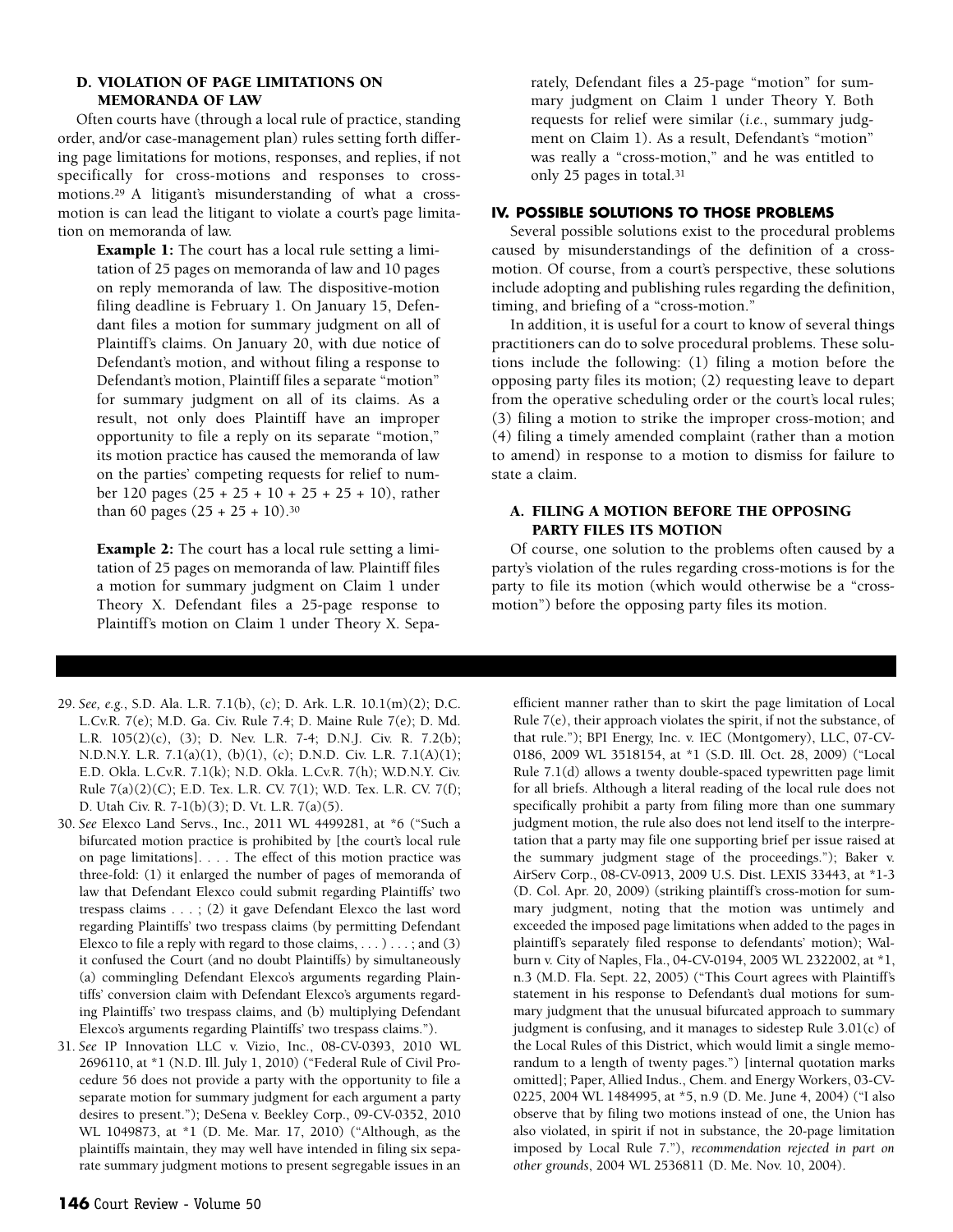#### **B. REQUESTING LEAVE TO DEPART FROM A SCHEDULING ORDER OR LOCAL RULES**

A second solution is for a party to request leave to depart from any (1) scheduling order establishing a motion-filing deadline or (2) local rules of practice proscribing the filing of (a) replies on non-dispositive motions and cross-motions, (b) sur-replies on any motions, and (c) memoranda of law exceeding the applicable page limitation.32

In support of such a request, it is helpful for the party to advise the court of the following, if applicable: (i) the goodfaith need for such a departure; (ii) the lack of undue delay in making the request; (iii) the lack of prejudice to (and preferably the lack of opposition by) the opposing party; and (iv) the fact that it is the first such request.33

- 32. *See* Ass'n of Irritated Residents v. C & R, 05-CV-1593, 2007 WL 2815038, at \*28 (E.D. Cal. Sept. 25, 2007) ("At the May 21, 2007 hearing, Defendants' request to file a supplemental brief on the sole issue of whether Rule 2010 applied to them was granted. Defendants were notified by minute order on May 21, 2007 that upon filing the supplemental briefs the matter would be deemed submitted. Defendants were not given leave to file [their untimely] cross motion for summary judgment at the hearing on May 21, 2007."); United States ex rel. IBM v. Hartford Fire Ins. Co., 112 F. Supp. 2d 1023, 1028-29 (D. Haw. 2000) (declining to consider "crossmotion" for summary judgment filed "well after the court imposed deadline[,]" noting that, before the dispositive motion deadline expired, Defendant could have "request[ed] that the court modify its Scheduling Order, []or . . . [sought] relief from the Scheduling Order").
- 33. *See* Spooner v. Jackson, 251 F. App'x 919, 924 (5th Cir. Oct. 24, 2007) (finding that defendant "had demonstrated good cause for filing his motion for summary judgment after the deadline for filing dispositive motions based on evidence that [defendant]'s counsel did not receive electronic notice of the scheduling order because of a computer virus"); Wynn v. Cate, 10-CV-0546, 2012 U.S. Dist. LEXIS 6228, at \*1-2 (E.D. Cal. Jan. 19, 2012) ("Th[e] [scheduling order] deadline may only be modified upon a showing of good cause, which exists when the moving party demonstrates he cannot meet the deadline. . . . Plaintiff's comparison of his resources with those of defense counsel does not speak to plaintiff's diligence in preparing his own dispositive motion prior to the court-imposed deadline. Because plaintiff fails to demonstrate good cause for further extending the deadline for filing dispositive motions in this case, his request to modify the scheduling order is denied, and his cross-motion for summary judgment must therefore be denied as untimely.").
- 34. *See* Fisherman's Harvest, Inc. v. United States, 74 Fed. Cl. 681, 690 (Fed. Cl. 2006) ("Plaintiffs' motion to strike does not comport with RCFC 12(f) [which is identical to Fed. R. Civ. P. 12(f)] because Weeks Marine's Motion for Leave to Join as Parties and to Join Claims Against Bertucci and Luhr does not constitute a 'pleading' under the rule."); Sharpe v. MCI Telecomm. Corp., 19 F. Supp. 2d 483, 487 (E.D.N.C. 1998) (finding motion to strike crossmotion for summary judgment as improper and therefore construing the motion to strike as a response to the motion); *but see* Ass'n of Irritated Residents v. C & R, 05-CV-1593, 2007 WL 2815038, at \*27 (E.D. Cal Sept. 25, 2007) (recognizing that plaintiff's motion to strike defendants' cross-motion for summary judgment was not technically proper under Fed. R. Civ. P. 12[f] but liberally constru-

#### **C. FILING A MOTION TO STRIKE AN IMPROPER CROSS-MOTION**

A third solution is for a party to move to strike the improper cross-motion or deny the cross-motion on procedural grounds.

It is important to note that, in federal court, a motion to strike a cross-motion is not properly made pursuant to Fed. R. Civ. P. 12(f) because that rule regards the striking of "pleadings," and a cross-motion is not a "pleading" under Fed. R. Civ. P. 7(a).34 Rather, a motion to strike a cross-motion may be properly made pursuant to the Court's authority to impose sanctions against a party for failing to obey a scheduling or other pretrial order under Fed. R. Civ. P. 16(f)(1)(C).35 In addition, a motion to strike a cross-motion may be properly made pursuant to the court's inherent authority to enforce its local rules of practice.36

ing that motion to strike "as an invitation by the movant to consider whether [material proffered in support of the cross-motion] may properly be relied upon.") [internal quotation marks omitted].

- 35. *See* Spooner, 251 F. App'x at 924 ("Spooner asserts that the district court erred by striking his cross-motion for summary judgment. He contends that it was unfair for the court to strike his crossmotion on the ground that it was untimely after the court allowed Jackson to file his motion for summary judgment after the deadline for filing dispositive motions established in the scheduling order. Spooner's contentions are without merit. The court found that Jackson had demonstrated good cause for filing his motion for summary judgment after the deadline for filing dispositive motions based on evidence that Jackson's counsel did not receive electronic notice of the scheduling order because of a computer virus. Spooner did not offer any excuse for the untimely filing his crossmotion for summary judgment."); Wells Fargo Bank, 09-CV-0678, 2011 WL 3702666, at \*3 (N.D. Tex. Aug. 19, 2011) ("Wells Fargo moves to strike Falk's Cross-Motion for Partial Summary Judgment. The deadline for filing dispositive motions was December 10, 2010. . . . On January 10, 2011, Falk submitted his Cross-Motion as part of his Response to Defendants Motion for Summary Judgment. Falk's only explanation for failing to file his motion by, or request an extension of, the dispositive motions deadline is that it was the result of 'inadvertence or because he had not previously thought of filing a Cross-Motion.' . . . Finding no good cause to extend the dispositive motions deadline, the Court STRIKES Falk's untimely pleading pursuant to Federal Rule  $16(f)(1)(c)$ ."); Wuliger v. Reassure Am. Life Ins. Co., 03-CV-7699, 2011 WL 767872, at \*3 (N.D. Ohio Feb. 28, 2011) (explaining, in ruling on motion to strike untimely cross-motion, that "[t]he Court has broad discretion in imposing sanctions for violations of its scheduling orders"); Lo v. United States Dep't of Justice, 03-CV-5055, 2005 WL 1388680, at \*1, n.1 (E.D. Cal. June 10, 2005) ("The United States moves the court to strike plaintiff's cross-motion or requests that plaintiff's cross-motion otherwise be dismissed. Rule 16(f), Federal Rules of Civil Procedure, allows the court to impose such sanctions . . . ."); Embrex, Inc. v. Serv. Eng'g Corp., 96-CV-0824, 1998 WL 35235446, at \*1 (E.D.N.C. June 23, 1998) (granting motion "to strike plaintiff's cross motion for summary judgment as untimely . . . under Fed. R. Civ. P. 16(f).").
- 36. *Cf.* Paliotta v. Nev., 11-CV-0121, 2012 WL 553131, at \*2-3 (D. Nev. Jan. 5, 2012) (granting in part and denying in part defendants' motion to strike plaintiff's cross-motion for summary judgment, striking his sur-reply, filed as part of his reply on his cross-motion